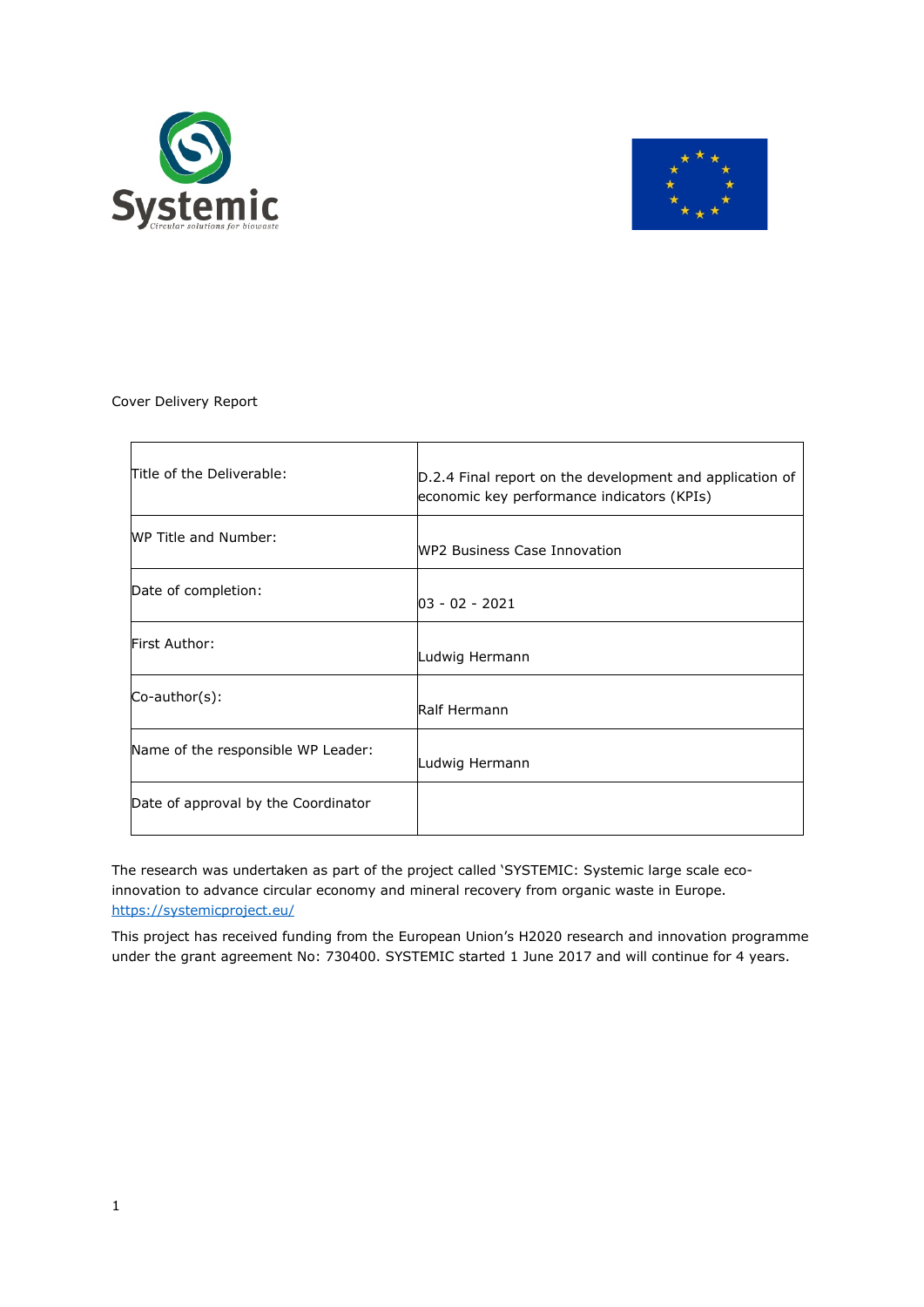

# n of Development and Application of Economic Key Performance Indicators (KPIs), Final Report





Ludwig Hermann, Ralf Hermann, Oscar Schoumans

Proman Consulting, Auersthal, May 2020

Document type: Public Report Deliverable 2.4

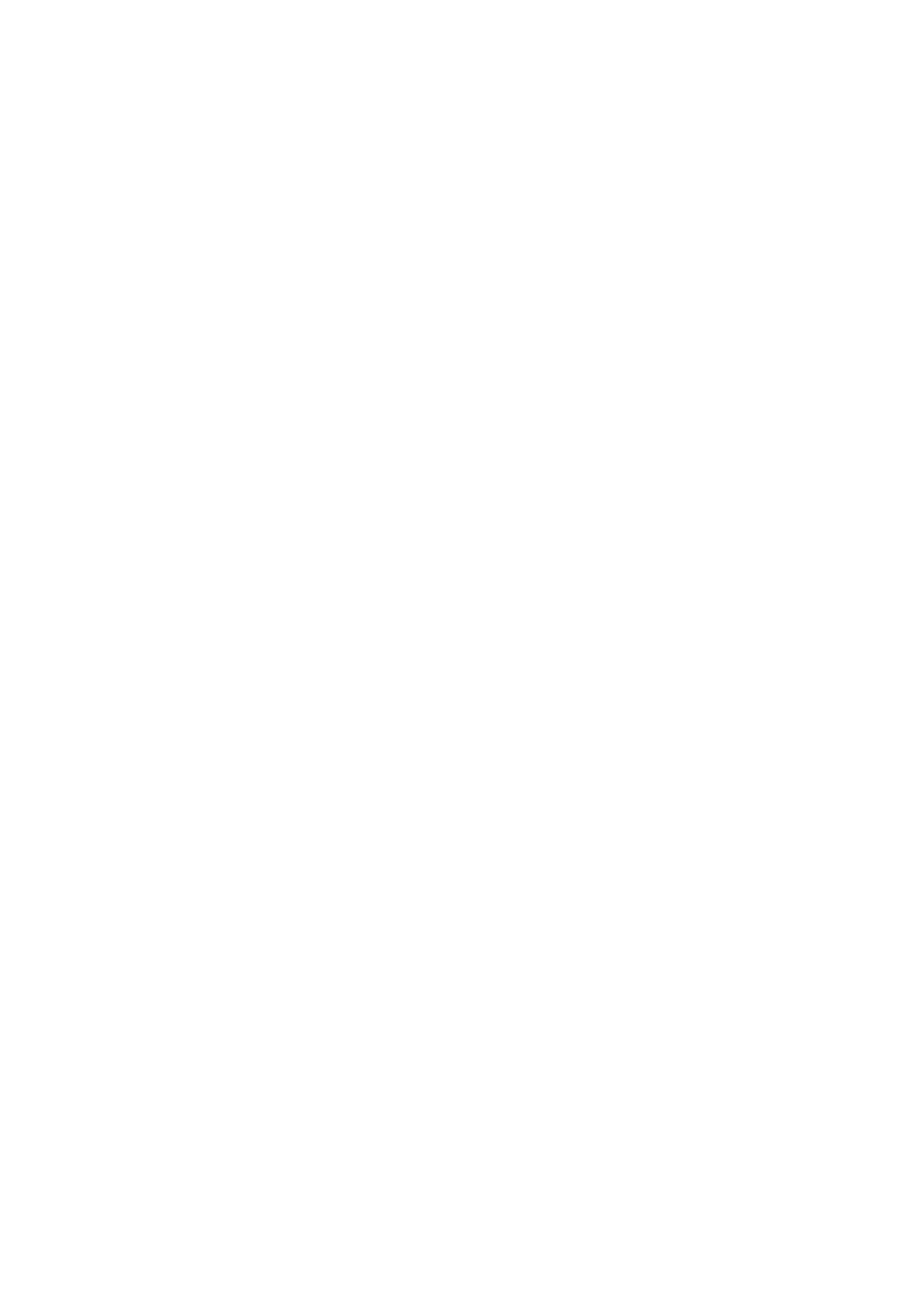#### History of changes

| Date                          | Version          | Changes               | Page |
|-------------------------------|------------------|-----------------------|------|
| 15 <sup>th</sup> May 2020     | Draft Version    |                       |      |
| 25 <sup>th</sup> May 2020     | Final Version    |                       |      |
| 5 <sup>th</sup> December 2020 | Reviewed version | List of abbreviations | ь    |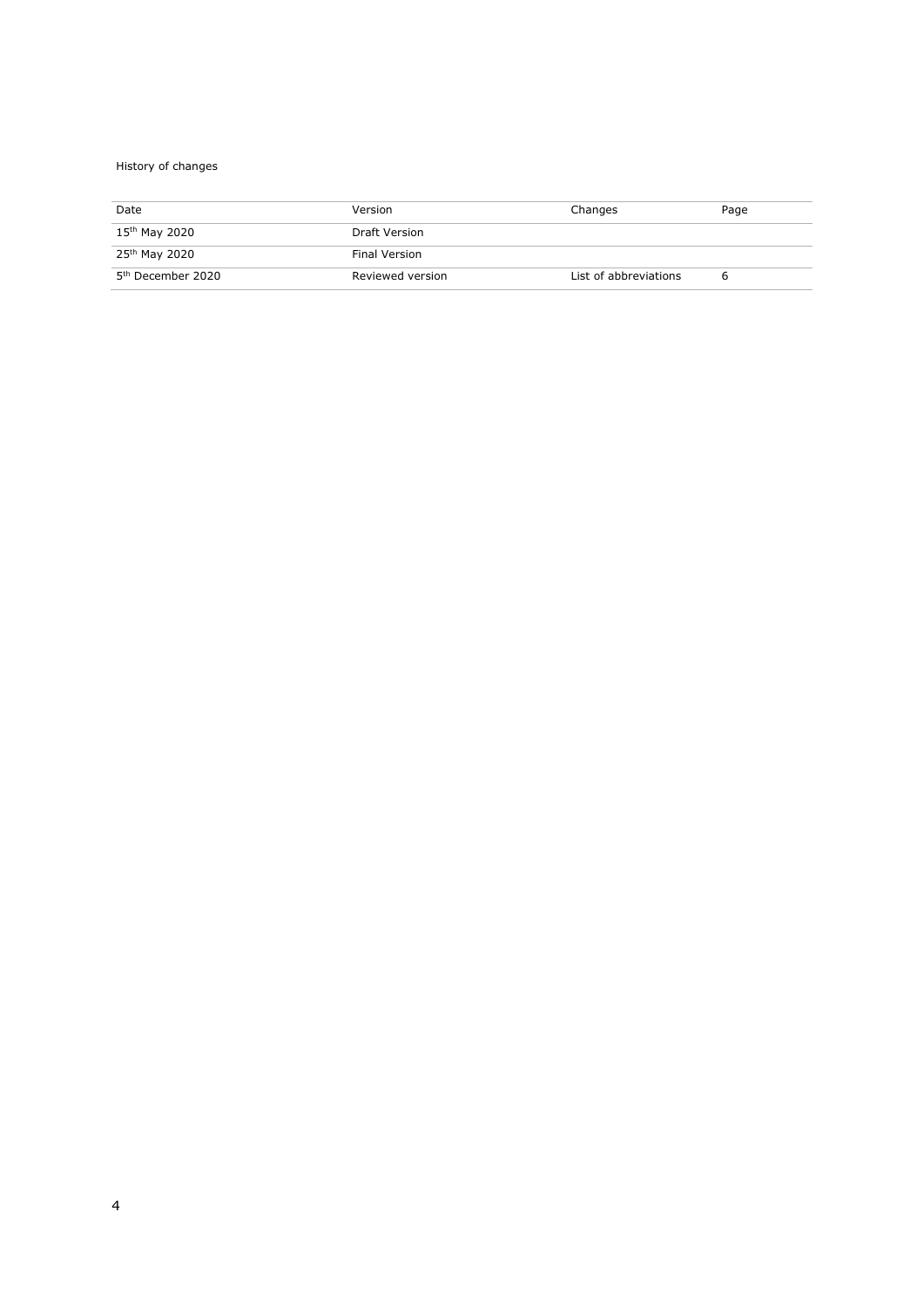#### **Content**

| $\mathbf{1}$                                                                           |  |
|----------------------------------------------------------------------------------------|--|
| ANAEROBIC DIGESTION BUSINESS CASES AND KPI DEVELOPMENT 13<br>2                         |  |
| 2.1                                                                                    |  |
| 3                                                                                      |  |
| 3.1<br>3.1.1<br>3.1.2                                                                  |  |
| 3.1.3<br>3.1.4                                                                         |  |
| 3.1.5<br>3.2.1<br>3.2.2                                                                |  |
| $\overline{a}$                                                                         |  |
| Comparison of Results with and without Nutrient Recovery and Recycling (NRR) 30<br>4.1 |  |
| 5                                                                                      |  |
| 6                                                                                      |  |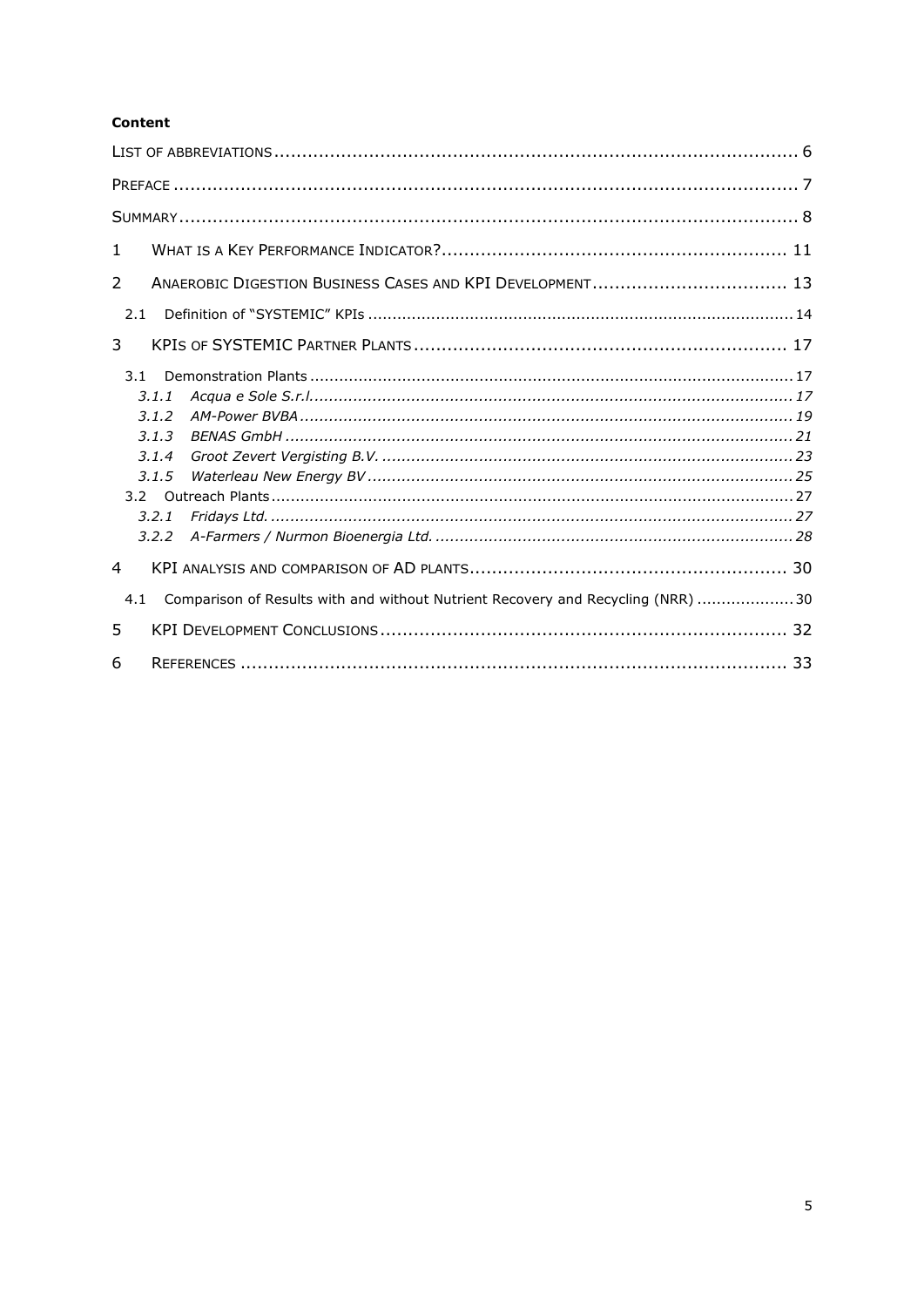# <span id="page-5-0"></span>List of abbreviations

| AD           | Anaerobic digestion                             |
|--------------|-------------------------------------------------|
| <b>CNG</b>   | Compressed natural gas                          |
| <b>CSTR</b>  | Continuous stirred-tank reactor                 |
| <b>DAF</b>   | Dissolved air flotation                         |
| EBIT         | Earnings before interest and tax                |
| <b>EBITA</b> | Earnings before interest, tax, and amortisation |
| IEC          | Installed electric capacity                     |
| KPI          | Key performance indicator                       |
| LNG          | Liquefied natural gas / liquid natural gas      |
| <b>NRR</b>   | Nutrient recovery and recycling                 |
| <b>OPEX</b>  | Operations costs                                |
| P&L          | Profit and loss                                 |
| WP           | Work package                                    |
|              |                                                 |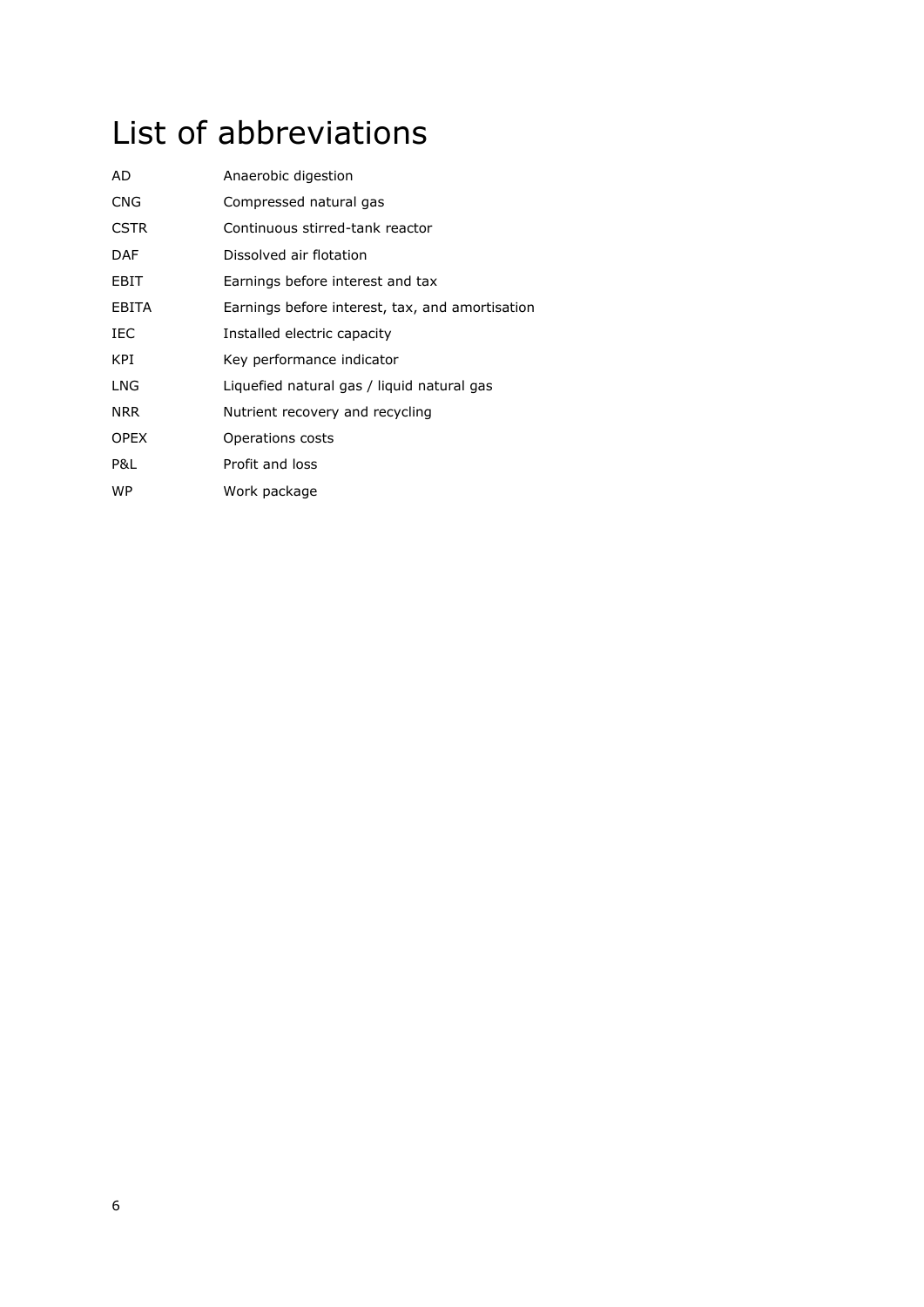## <span id="page-6-0"></span>Preface

The SYSTEMIC WP2 (Work package 2) milestone to achieve at about halfway of project roll-out was understanding the individual business models and having analysed the business cases of the demonstration plants. Apart from the narrative analysis in the *Business Case Analysis Report,* the development and implementation of Key Performance Indicators (KPIs) was proposed and performed. The present report "Development and application of economic Key Performance Indicators" in its final and publishable version is the corresponding deliverable 2.4.

The five SYSTEMIC demonstration plants and the participating outreach plants process different substrate mixes in compliance with the national framework conditions and have considered, planned or yet installed different NRR technologies: N-recovery to ammonium sulphate, P-recovery to struvite, N- (P)-K-recovery to a mineral concentrate, the nutrient rich or nutrient depleted (depending on the region of application) solid fraction of digestate to organic fertilisers or soil improvers, the fibrous mass fraction of the digestate to fibre-products and the aqueous fraction to discharge- and/or reusable water. The delay of commissioning the British Fridays plant – due to delayed adoption of feed-in tariff legislation, extended permitting processes, some technical issues and not least the COVID-19 pandemic – made it necessary to add a new, fully operational demonstration plant – Waterleau in Ypres, West-Flanders and assign the role of an additional outreach plant to Fridays. However, this organisational change does not have a relevant impact on the KPIs.

Processing of organic wastes plus nutrient recovery and recycling (NRR) can only exceptionally sustain operations of a large scale anaerobic digestion plant. This rare exception is demonstrated by the Italian SYSTEMIC partner Acqua e Sole generating most of its revenues from a gate-fee for processing selected municipal sewage sludge. Economic results of all other partners depend on relevant returns from energy supplies. Hence, measuring the performance of NRR is currently only relevant for comparing the cost of handling and disposal of untreated digestate and technical treatment options.

The balance sheets including the profit and loss (P&L) statements inform about the overall economic performance of a company. Albeit it is difficult to derive strategic options for the development of a business from interpreting the P&L statement. Well defined key performance indicators are valuable tools for supporting the selection of strategic process options. KPIs may also contribute to project development and investment decisions.

Most commonly used KPIs are not convincing for identifying business areas of an AD (anaerobic digestion) plant that may need improvement or that offer great opportunities. The KPIs selected for this report have shown their usefulness as a tool for measuring the financial performance. They allow distinction between the activity areas (cost centres) performing below median and those performing outstandingly well. Usually, both areas deserve a closer evaluation for opportunities.

Owners and operators of anaerobic digestion plants participating in SYSTEMIC stand out from the crowd by their innovative and entrepreneurial spirit, reflected in profitable business cases. Yet, the identified options and pathways for additional NRR look exciting and promising. They will be further laid out by developing business models (deliverable 2.7) for profitable anaerobic digestion plants operating in a Circular Economy.

The authors owe to the highly committed practitioners and scientists of the SYSTEMIC team, particularly to the owners and operators of demonstration and outreach plants, highly relevant facts and insights to innovative businesses serving as a role model for the potential contribution of municipal and agricultural organic waste and by-product flows to a sustainable, material efficient, low-emission, Circular economy. 31st May 2020

If any new

Ludwig Hermann, Ralf Hermann

More information on the SYSTEMIC business cases can be found in the *Business Case Evaluation Report* published by Wageningen Environmental Research, Wageningen, September 2019.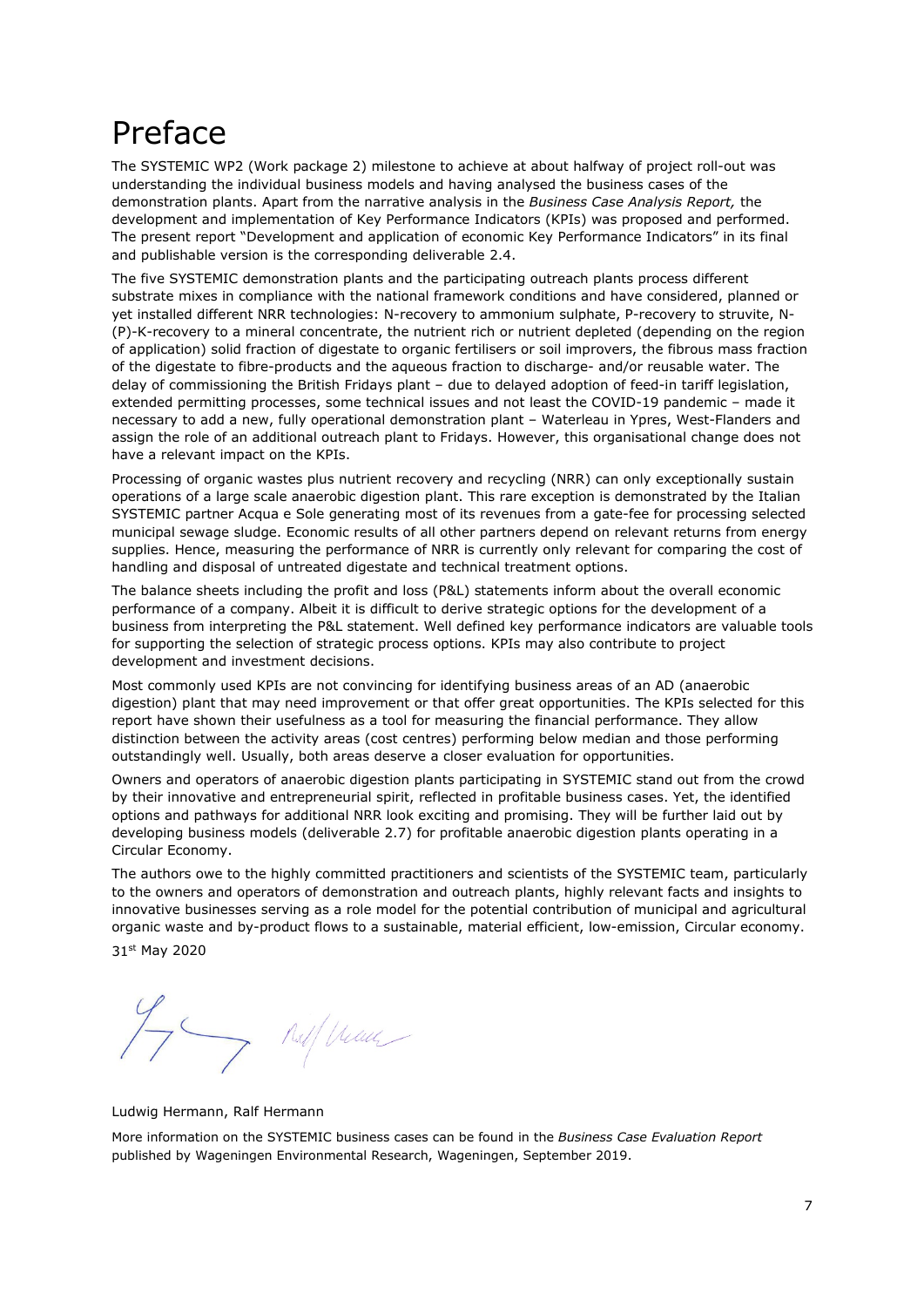## <span id="page-7-0"></span>Summary

For the development of Key Performance Indicators (KPIs), business cases of five demonstration and two outreach plants were evaluated and reported in D2.2 *Business Case Evaluation Report*, September 2019. Delays not least due to the COVID-19 pandemic made it necessary to invite a new AD plant to SYSTEMIC and replace the Fridays AD Plant by an AD plant operated by Waterleau New Energy in Ypres, Belgium. Due to the timeline for reporting, the KPI analysis of Waterleau has been performed before the business case analysis in the corresponding report is updated. However, the corresponding business case analysis will follow in a couple of months and the *Business Case Evaluation Report* will be updated and published.

> Milan), Pavia, Lombardy, Italy, in operation since 2016 with a total annual substrate processing capacity of 85,000 t. Processing municipal sewage sludge and source separated domestic food waste.

**Acqua e Sole S.r.l.**, a thermophilic anaerobic digestion plant in Vellezzo Bellini (30 km south of

**AM-Power BVBA**, a thermophilic anaerobic digestion plant in Pittem (40 km west of Ghent), West-Flanders, Belgium, in operation since 2011 with a total annual substrate processing capacity of 180,000 t. Processing biowaste and manure.

**BENAS GmbH**, a thermophilic anaerobic digestion plant in Ottersberg (40 km east of Bremen), Lower Saxony, Germany, in operation since 2006 with a total annual substrate processing capacity of 174,000 t. Processing corn silage, plant residues and poultry litter.

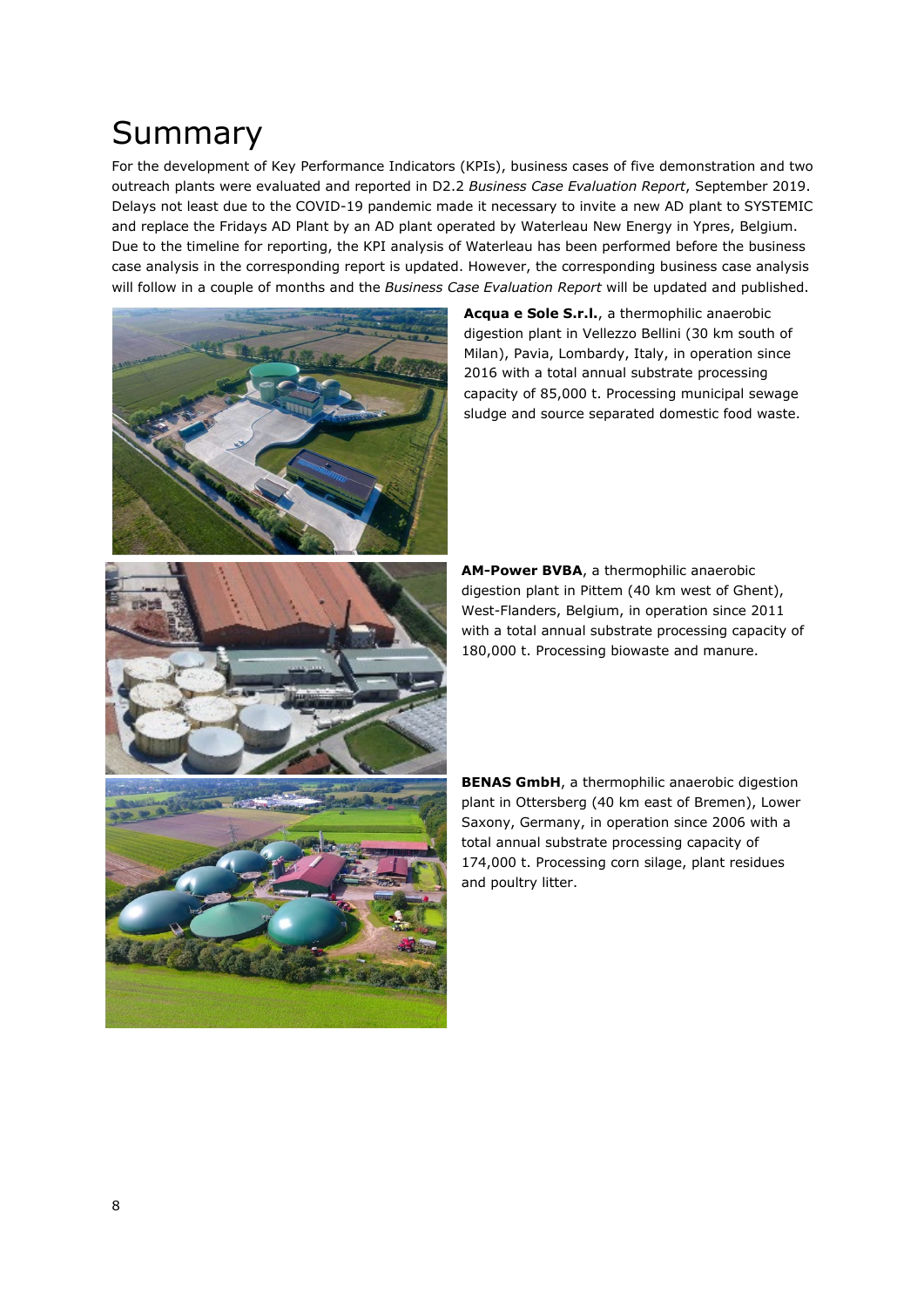

**Groot Zevert Vergisting B.V.**, a mesophilic anaerobic digester plant in Beltrum (35 km southwest of Enschede), Achterhoek Region, Province Gelderland, The Netherlands, in operation since 2004 with a total annual substrate treatment capacity of 135,000 t. Processing manure and biowaste.



**Waterleau BV,** a mesophilic anaerobic digestion plant in Ypres (80 km west of Ghent), West-Flanders, Belgium, in operation since 2012 with a total annual substrate treatment capacity of 120,000 t. Processing manure and biowaste.



**Fridays Ltd.**, a mesophilic anaerobic digester at Knoxbridge Farm, Frittenden, Cranbrook, Kent, United Kingdom, currently under construction with a total annual substrate treatment capacity of 60,000 t. Planned to process poultry litter and straw (photo of an existing DVO plant in USA).

**Nurmon Bioenergia Ltd.,** a mesophilic anaerobic digester in Seinäjoki (80 km southeast of Vaasa), South Ostrobothnia, Finland currently under construction with a total annual substrate treatment capacity of 240,000 t. Planned to process manure, industry by-products and plant biomass.

The business cases represent large-scale biogas activities owned and, typically operated by small and medium enterprises (4-9 M€ sales, 10-30 employees) servicing the farming and food industry sector. Plants are located in high livestock density regions (Flanders/Belgium, The Netherlands), in regions with moderate livestock density (Finland, Germany, UK) and low livestock density (Italy). A variety of feedstock is used including manure, poultry litter, agricultural waste, food industry waste, source separated domestic food waste and sewage sludge. By far the most important source of revenues is energy supplies paid by feed-in tariffs, feed-in premiums, and green certificates. In contrast to the other plants, Acqua e Sole in Italy generates most of its revenues from gate-fees for processing municipal sewage sludge.

The report explains the nature and function of KPIs in general and their intended function in business cases present in SYSTEMIC.

In the second chapter the approach and KPI development is explained. SYSTEMIC aspires to develop model business cases for anaerobic digestion and nutrient recovery and recycling in a Circular Economy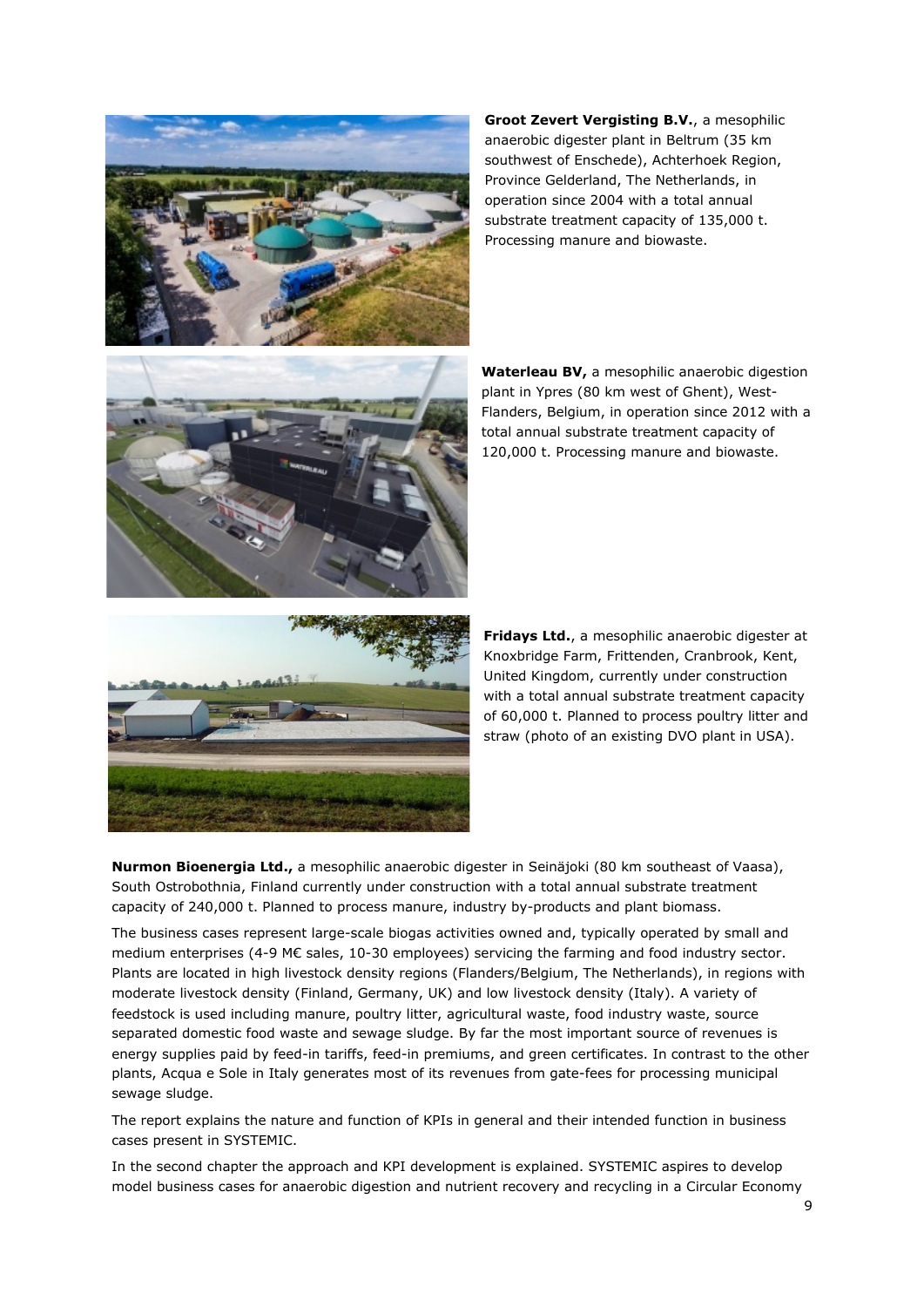(European Commission, 2018). The relevant policy (European Commission, 2017) and legislative (European Union, Parliament and Council, 2018) framework as well as the energy mix options in a low or net-zero carbon emission EU-2050 (European Commission, 2018) have been analysed and exhibited in the *Business Case Evaluation Report*, published in September 2019[1.](#page-9-0)

Apart from the apparent use of EBITA- (earnings before interest, tax and amortisation) and EBIT- (earnings before interest and tax) margins measuring the overall profitability of a business, three case specific KPIs have been derived from the main material and energy flows of the anaerobic digestion plants providing indicators for

- Overall substrate financial productivity measuring the overall financial productivity of substrates, i.e. total revenues per ton of substrate processed in EUR/t.
- Energy related financial productivity measuring the energy related financial productivity of biogas, i.e. the net revenues from energy supplies per  $m<sup>3</sup>$  of biogas in EUR/m<sup>3</sup>.
- Digestate related financial productivity measuring the digestate related financial productivity of substrates, i.e. net costs (revenues) of products (digestate, recycled products) per ton of feedstock processed in EUR/t.

Because of irrelevance for the purpose of developing business models, KPIs related to the internal cost centres of the companies are not considered but they may be added at a later stage of the project.

In chapter 3 the financial performance of SYSTEMIC partner plants is analysed by application of the five KPIs. Every plant (except Fridays) is compared to the median of all seven SYSTEMIC partner plants for every indicator, plainly exhibiting the differences in terms of approaches and performances. KPIs have proven to be useful highlighting the areas of activity that contribute to the profitability and those that do not. Furthermore, KPIs can help the management identify the areas that should be further assessed for improvement options. All plants have relevant costs related to the handling and disposal of digestate, even after implementation of NRR systems.

As another direct result from the performed KPI development, recommendations for strategic options to be pursued during the remaining project life, about 18 months, have been included. As all plants may improve their overall profitability by productisation and marketing of recycled products, this will become a common project task. Yet, most business cases are already quite profitable and the improvements are not urgently needed. Actually, the business cases can alrieady be used as a role model for anaerobic digestion plants due to mostly using organic waste based feedstock and having implemented the equipment for effective product recycling. NRR systems are in all cases contributing to the profitability, clearly exhibited by the two cases that have operated conventional digesters until recently.

In chapter 4 all seven plants are compared and the overall results are evaluated. The direct comparison of the measured results facilitates positioning of the own business vis-à-vis the "competitors", albeit operating under different framework conditions. The comparison of AM-Power and Groot Zevert, before and after NRR implementation is also exhibited in chapter 4.

Chapter 5 draws the conclusions.

<span id="page-9-0"></span><sup>1</sup> Hermann, L. and Hermann, R., 2019, Business Case Evaluation Report. Ed.: Wageningen Environmental Research 2019, in press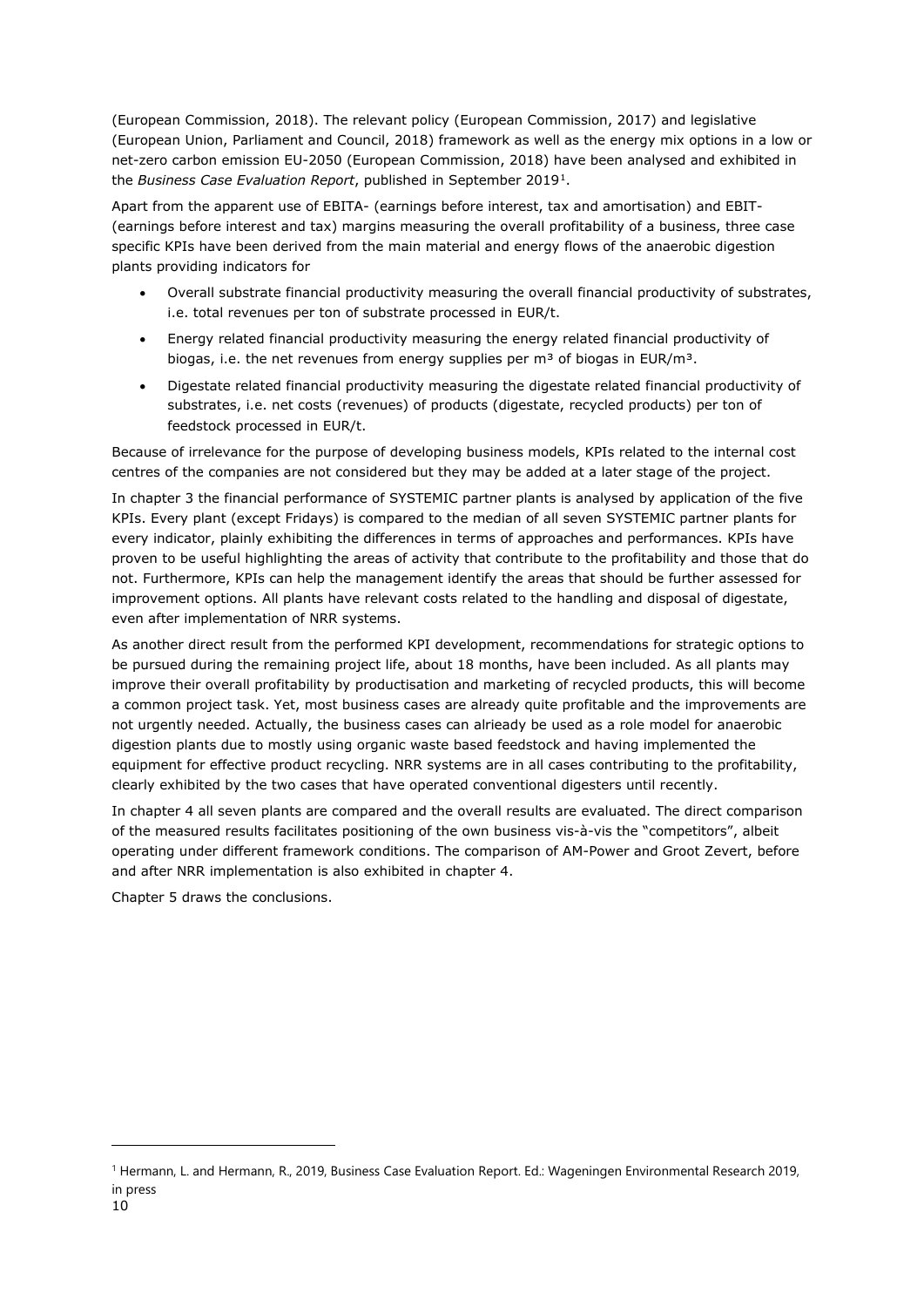# <span id="page-10-0"></span>1 What is a Key Performance Indicator?

Literature offers various definitions of KPIs and you can find a Web-Site called [www.kpi.org](http://www.kpi.org/) managed by the Balanced Score Card Institute, located in North Carolina and offices in several countries outside the US. The approach proposed by KPI.org is starting by formulating the objectives and strategy. The website offers a guideline on how to develop and use KPIs for an individual organisation. Other definitions are:

- KPI is "A quantifiable measure used to evaluate the success of an organization, employee, etc. in meeting objectives for performance" (Oxford Dictionary).
- KPI is a tool to understand how an organisation is performing. It must be quantifiable and essential for achieving goals. Frequently KPIs are associated with targets and aim at quantifying their achievement. In the context of the SYSTEMIC project, KPIs are understood as a pillar of the organisations performance management system and are intended to find out which targets the organisations should set and pursue (Boston Consulting Group, 2017).
- The British Companies Act 2006, section 417/6 requires KPIs to be reported in the annual reporting of medium-sized companies: "Key performance indicators" means factors by reference to which the development, performance or position of the business of the company can be measured effectively" (PriceWaterhouseCoopers, 2007).

KPIs may be designed to measure all kind of aspects in a business like sustainability, materials efficiency, customer satisfaction, employee performance, etc. For this report, the focus is on KPIs measuring the financial performance of the business answering a few simple questions:

- Is the business profitable
- Which business activities (cost centres) are significantly contributing to the profitability of the company
- Which business activities are underperforming and undermining the profitability of the company and
- What are the best metrics to measure the performance.

KPIs depend on business types and priorities. Different organisations will select different KPIs and even within one organisation business areas, departments and projects may choose different KPIs. The choice fully depends on individual targets. Hence, every project or department will measure its performance against its own financial, marketing, sales, service, supply or manufacturing KPIs. Meaningful KPIs allow leaders to evaluate how well the business is doing and which changes may improve the performance. They can also provide early warnings about sectors critically underperforming.

Literature distinguishes between lagging KPIs that are tracking the past performance and leading indicators dealing with future outcomes. In addition, organisations can use quantitative indicators measuring results by numbers and qualitative indicators leaving more room for interpretation. Attention must be paid to select relevant KPIs that are measuring business critical parameters and selectig the right number – too many KPIs can distract the management from the processes having a real impact on the business performance. Once KPIs are introduced they should be continously evaluated to remain aligned with the priorities of the organisation.

Commonly used KPIs are measuring expenses and profit, gross and net profit margins, material and financial productivity, return on investment, total costs of products sold, annual uptime of facilities and equipment, specific energy and/or material consumption, material use efficiency, recovery and recycling rates, emissions to air, soil and water, cost of acquiring new customers, turnover of inventory, turnover per employee, turnover per square meter shop area, rate of defective products, rate of returns, customer satisfaction, employee satisfaction, number of accidents per working hour and many others. Everything that can be measured or at least interpreted with common sense can be used as a KPI.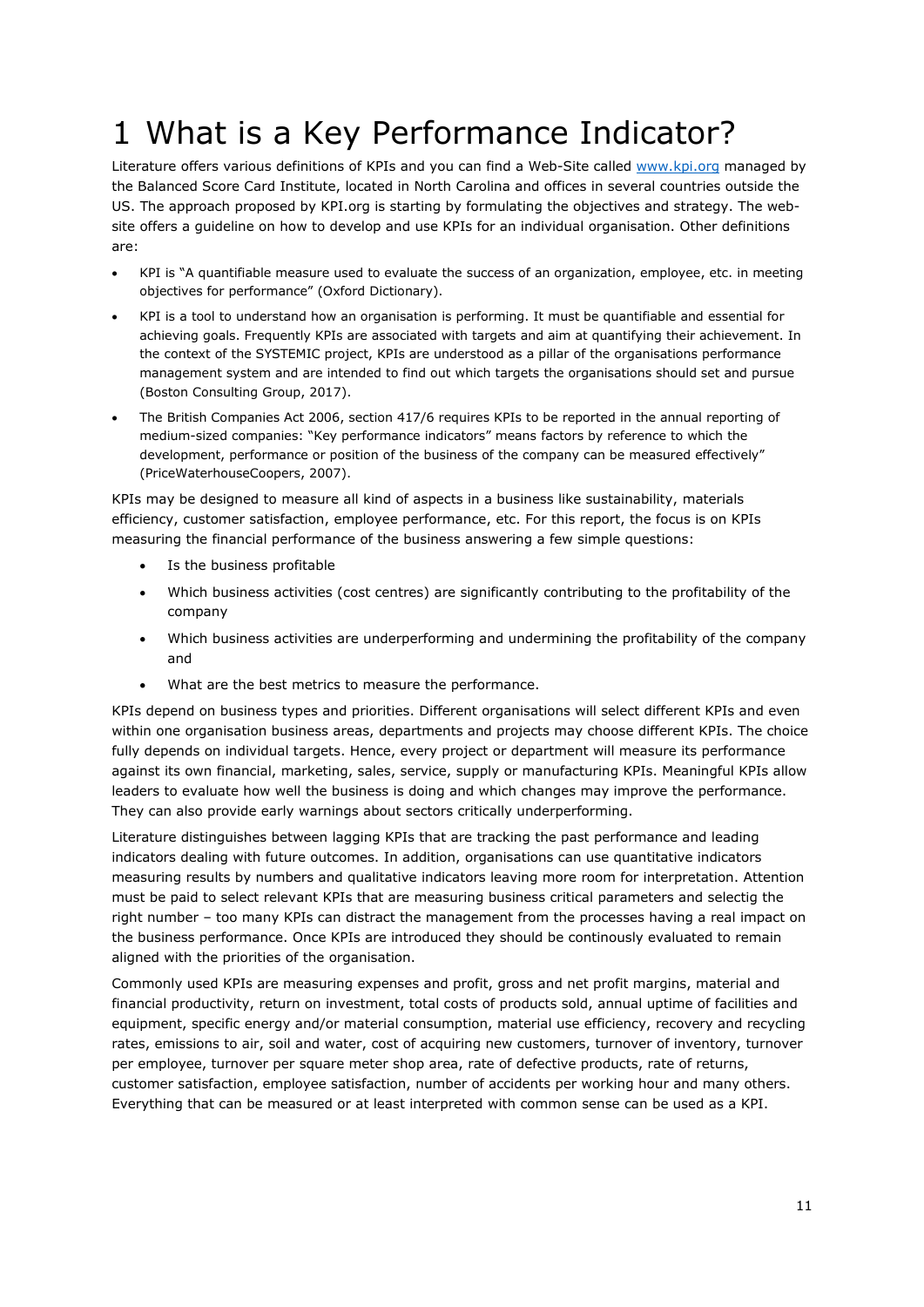SYSTEMIC, at least at this stage of the project, aims at providing tools for self-assessment of the businesses of partners including assessment of the installation of NRR systems and benchmarking the own performance in comparison to others.

The aspiration to KPIs developed for SYSTEMIC partners and future anaerobic digestion business cases, including the use as an assessment tool for investors, is having indicators that help to identify the cost centres and/or activities that perform well and those that perform below median. After having identified these activity areas, they can be tackled and strategic options for improvement can be developed. Once the strategies are implemented, the function of KPIs is to measure the achievment of objectives.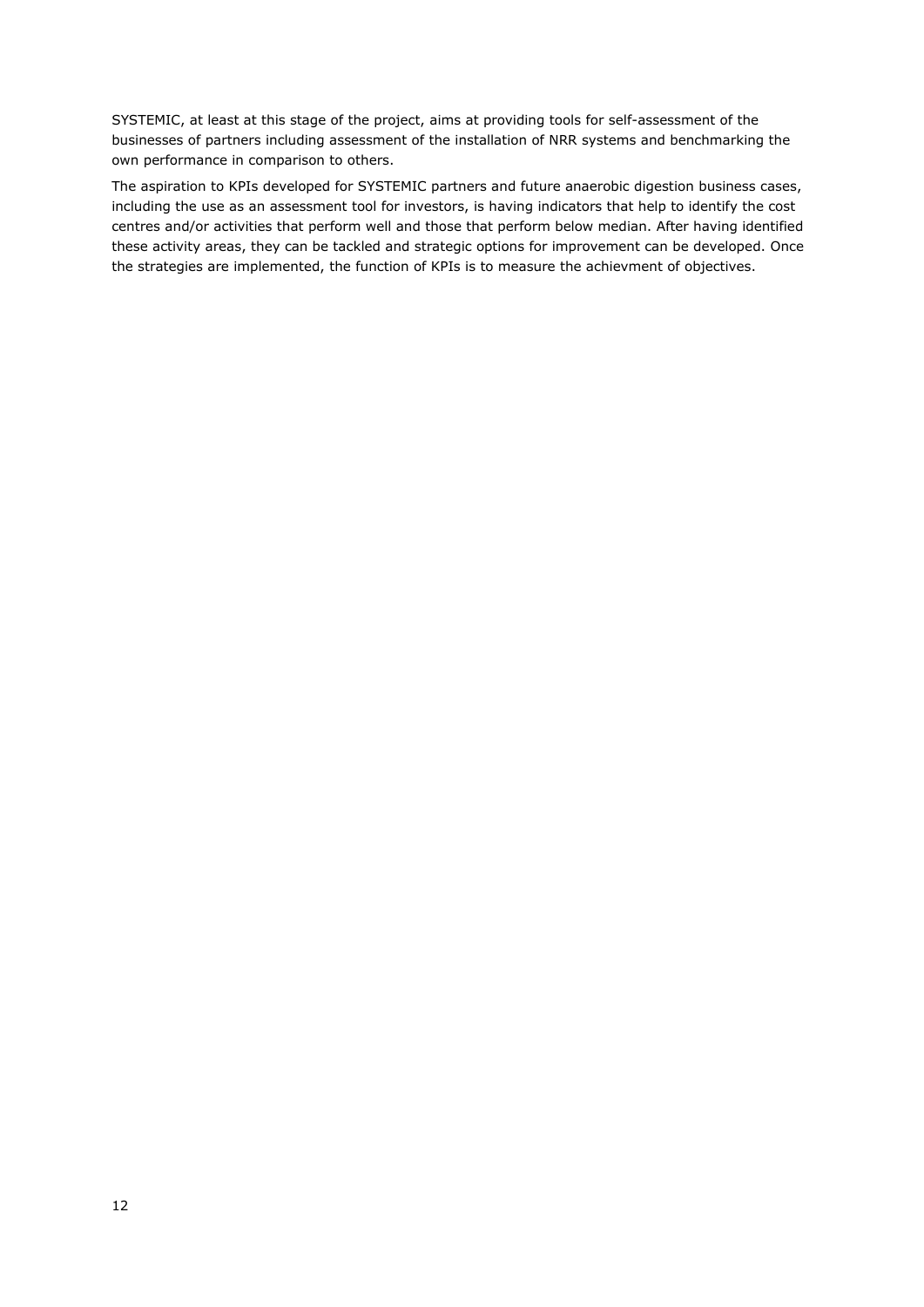# <span id="page-12-0"></span>2 Anaerobic Digestion Business Cases and KPI Development

The anaerobic digestion business depends on regional and national framework conditions that distinguish one case from another. It is essentially a service business, has elements of a utility (supplying energy) and may handle large quantities of materials containing high mass fractions of water.

Essentially, anaerobic digestion (biogas) plants deal with processing three relevant in- and output flows (feedstock, energy, digestate) that may generate revenues or costs:

- (1) Organic waste flow (substrate) processing a service to farmers, industries, municipalities, wastewater treatment plants and others. The corresponding revenue is typically a gate-fee. The gate-fee depends on multiple factors (regional market, legislation, type of substrate, content of volatile, conversable organic matter, water content). However, the substrate can also have a price (if delivered by third parties and regardless of being a waste or by-products) or a cost (in case of energy or cover crops grown by the owner/operator of the anaerobic digestion plant). Regardless of the substrate having a price or an internal cost, the initial value is negative. Availability and characteristics of the substrate can have a significant influence on the P&L accounts of the operating company and is therefore a meaningful KPI reference value. In addition, availability of substrates, i.e. feedstock for digesters, is key to developing a digester business. Hence, biogas business development usually starts with the search for digestible organic feedstock.
- (2) Conversion of substrate to energy a service to the public at large or to specific sectors like the industry (e.g. dairy plants) or transport (e.g. heavy good vehicles) sector. Energy supplies are usually the most important sources of revenues of biogas plants and they are frequently fixed in a multiannual contract in form of feed-in tariffs, feed-in premiums, or green certificates. Regardless of these characteristics, the operator still has instruments to improve the energy revenues, e.g. by adapting their business case to available bonuses by increasing the conversion efficiency (making best use of secondary energy flows like heat), increasing the supply flexibility to better adapt the business to its role as stabilising factor in an environment of highly volatile energy supplies by solar energy and wind and selecting the type of energy the biogas plant is selling – biogas, electricity, biomethane, bio-LNG (liquid natural gas) or bio-CNG (compressed natural gas). Energy supplies always generate revenues, albeit, in absence of support schemes, quite small ones that do not cover operations of a biogas plant.
- (3) Processing the digester effluents and selling them as a re- or upcycled product the focus area of SYSTEMIC. Currently, the management of digester effluents typically causes operations costs (OPEX), sometimes very relevant ones. Some SYSTEMIC business cases have the advantage of cropland under the company's management. When using the fertilising by-products for the own production of agricultural products, operators save the equivalent amount of nutrients supplied by third parties and the corresponding costs. In this case, the cost of the nutrients in the market (if any) can be accounted as a benefit in the P&L account. When operators have to sell the byproducts at the free market, they currently receive only a fraction of the typical market value of nutrients. In every SYSTEMIC business case, processing the nutrients saves costs and has a relevant impact on the P&L account.

For the purpose of the SYSTEMIC business case evaluation and for providing suitable tools for selfassessment of the owners/operators, deriving finance related KPIs from the revenue and/or cost streams described above was considered most appropriate. In addition, the simple KPIs EBITA margin and EBIT margin were selected to measure the overall business performance. The EBITA margin makes the OPEX of biogas-based business cases comparable as it does not include the arbitrarily set factor amortisation time and the interest rate. Amortisation time in accounting usually differs a lot, depending on prevailing accounting rules and on management decisions – in case of SYSTEMIC the range goes from 3 years (for peripheral nutrient recovery systems) to 20 years (for the whole biogas plant).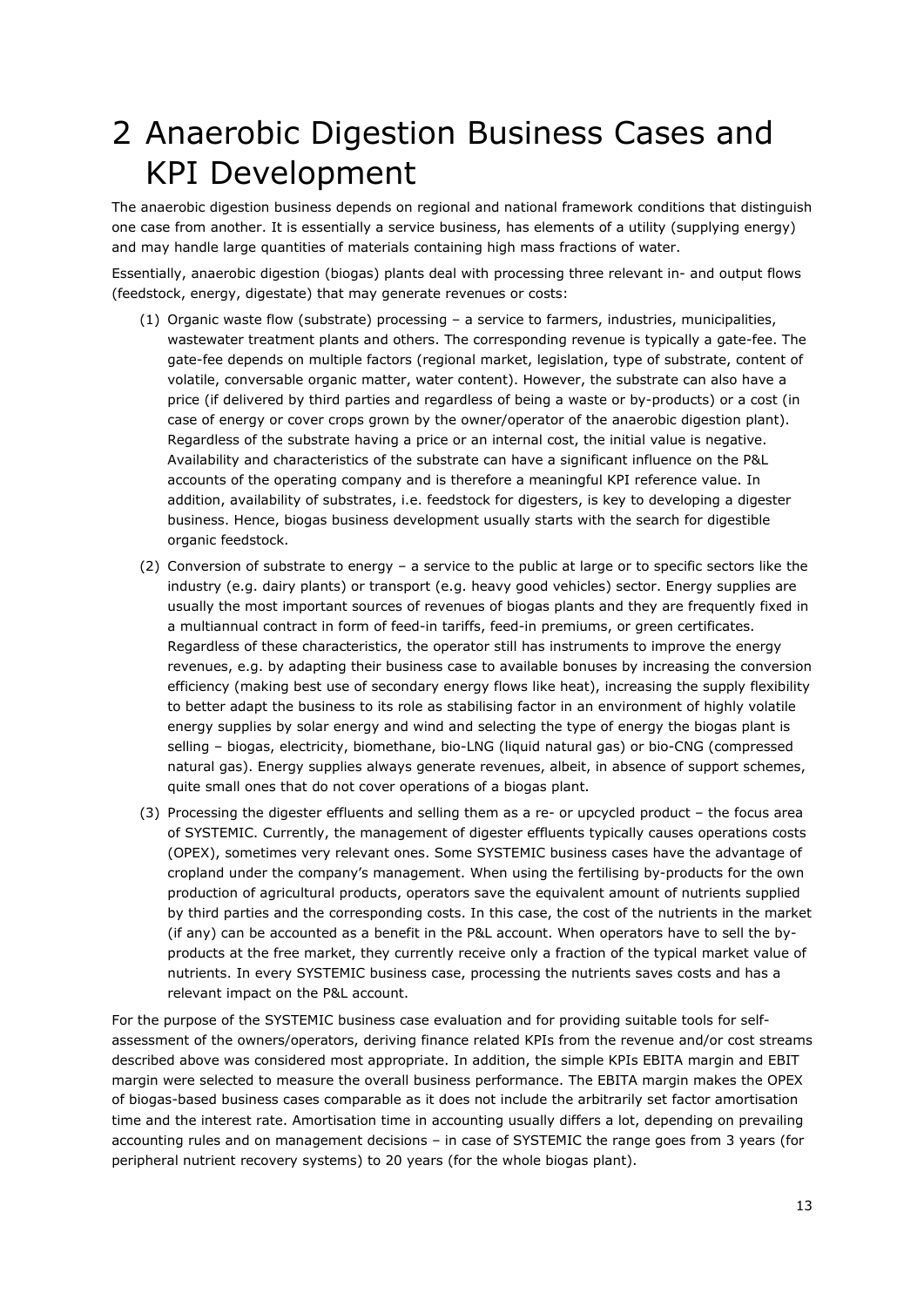After identifying business areas which may be considered cost centres common to all AD plants, Key Performance Indicators can be developed. KPIs should be measurable and reportable without many additional efforts by operators and the management.

### <span id="page-13-0"></span>2.1 Definition of "SYSTEMIC" KPIs

The two KPIs defining the overall financial performance of anaerobic digestion plants are key indicators reported in every profit and loss (P&L) statement: EBIT- margin and EBITA- margin, the ratios of a company's operating income to net revenues, presented in percent. The EBITA margin measures only operating cash-flows while the EBIT margin takes the effect of amortisation into account. Both indicators exclude the interest and tax rates and facilitate the overall comparison of the financial results of seven investigated plants. In addition, they facilitate to assess the overall business performance of the activity in comparison to other activities for managers, investors, and bankers in case of loan financing. However, EBITA and EBIT margins and EBIT do not help the management to identify the levers to pull to improve the business performance. For this purpose, other indicators need to be determined.

Following the approach of deriving metrics from the main revenue/cost items of an anaerobic digestion plant, the task is to identify relevant and quantifiable indicators that are key to the financial performance of the businesses.

As KPI related to organic substrate processed by the plant the "*financial substrate productivity"* per mass unit – tonne - is proposed. The financial substrate productivity is calculated as revenues in Euro per tonne of substrate whereby revenues can be generated by gate-fees, energy supplies and products.

As KPI related to energy conversion "*financial productivity of biogas*" per volume unit – cubic meter – has been determined. This indicator allows the assessment of the different potential types of energy outputs of a biogas plant: biogas, electricity and biomethane including bio-LNG and bio-CNG. Heat is an accountable energy output but usually consumed internally.

As KPI related to digestate *"financial digestate productivity"* per mass unit – tonne – has been selected. This indicator facilitates the assessment of costs (in most cases) or revenues (the long-term objective of NRR systems) of the financial flows associated to the handling and disposal of digestate or derived products. It allows a comparison of the financial flows before and after installing an NRR system.

The five selected KPIs allow assessment and comparison of different strategies and options of managing and operating an anaerobic digestion plant. Each revenue or cost carrier – substrate, energy, digestate – is represented by one individual KPI by which the specific "carrier" performance can be measured.

Both, substrate and digestate financial productivity are related to the total mass of substrate processed. If digestate financial productivity were measured by tonne of digestate, changing the mass/volume flows could produce deceptive results. Substrate financial productivity can be affected by changes in substrate management (e.g. other types, other suppliers), changes in energy supplies (e.g. biomethane instead of electricity, biogas storage for higher flexibility) and changes in digestate management (e.g. by NRR). However, if both individual values remain unchanged, one can clearly discern the effect of a substrate related measure.

By calculating a median KPI value for each of the selected indicators, a benchmark is set to compare the performance of one AD plant to the other AD plants of a selected group – for this report the median of partner plants. Owners/operators realise in which sector their plant performs better or worse than the peer group and can analyse the reasons. This instrument is a valuable metrics for all AD plants dealing with this report. The sector specific performance of AD businesses can be calculated and compared.

Selected KPIs only refer to external relations with suppliers and customers. In general, KPIs could also measure internal targets but for the purpose of evaluating SYSTEMIC business cases we do not consider internal plant processes and issues for obvious reasons of confidentiality of related information.

14 Nonetheless, indicators discussed in this report can still be used for analysing internal costs an individual business case. If the selected KPIs for substrate, digestate and biogas financial productivities are at or above median of SYSTEMIC participants and EBIT or EBITA are far below and even negative, it is an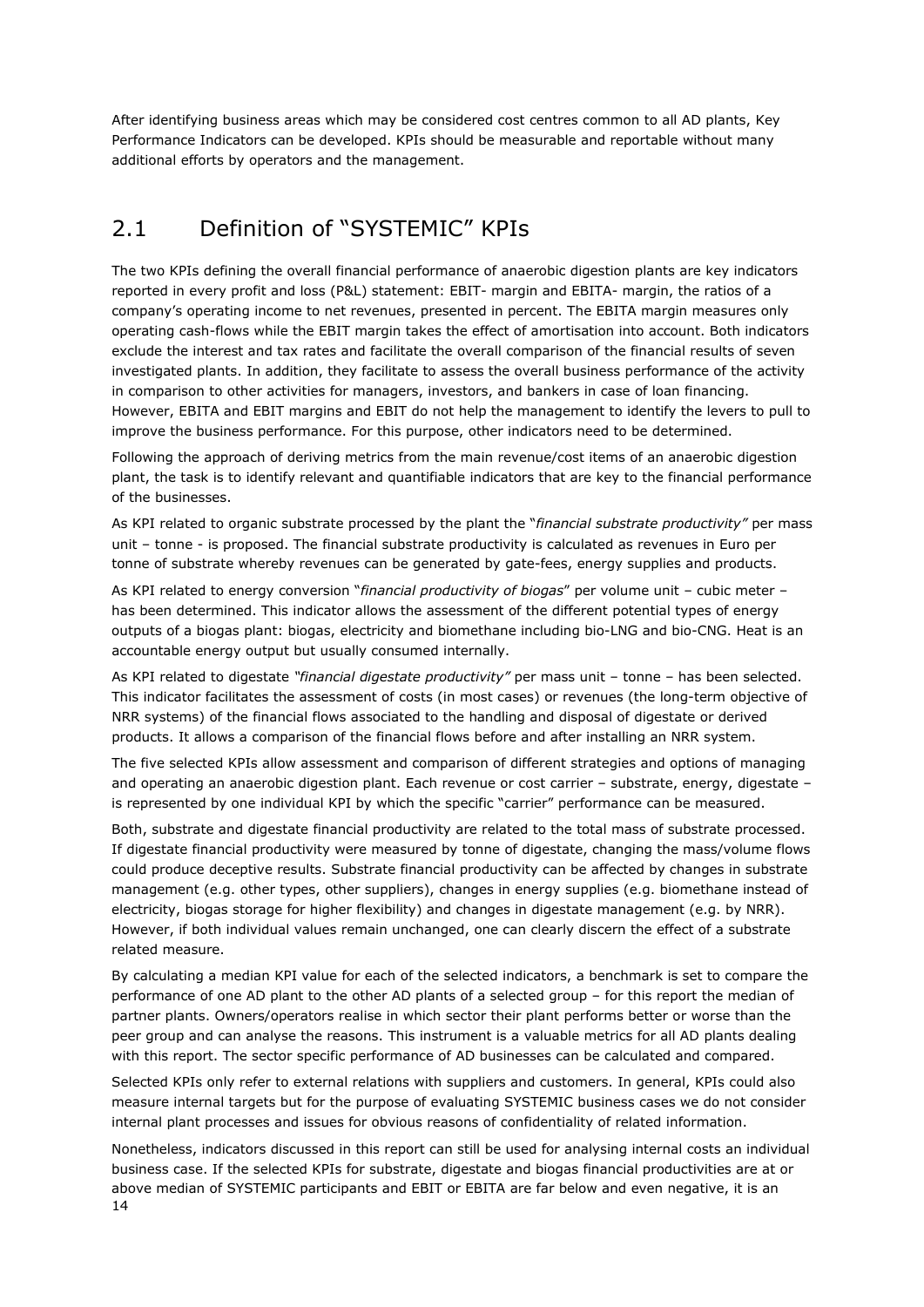indicator of excessive internal costs. In this case, businesses should dive deeper into their internal structures and expenses for maintenance, repair, personnel, travel, representation, and whatever other cost position may stand out in comparison to the peer group.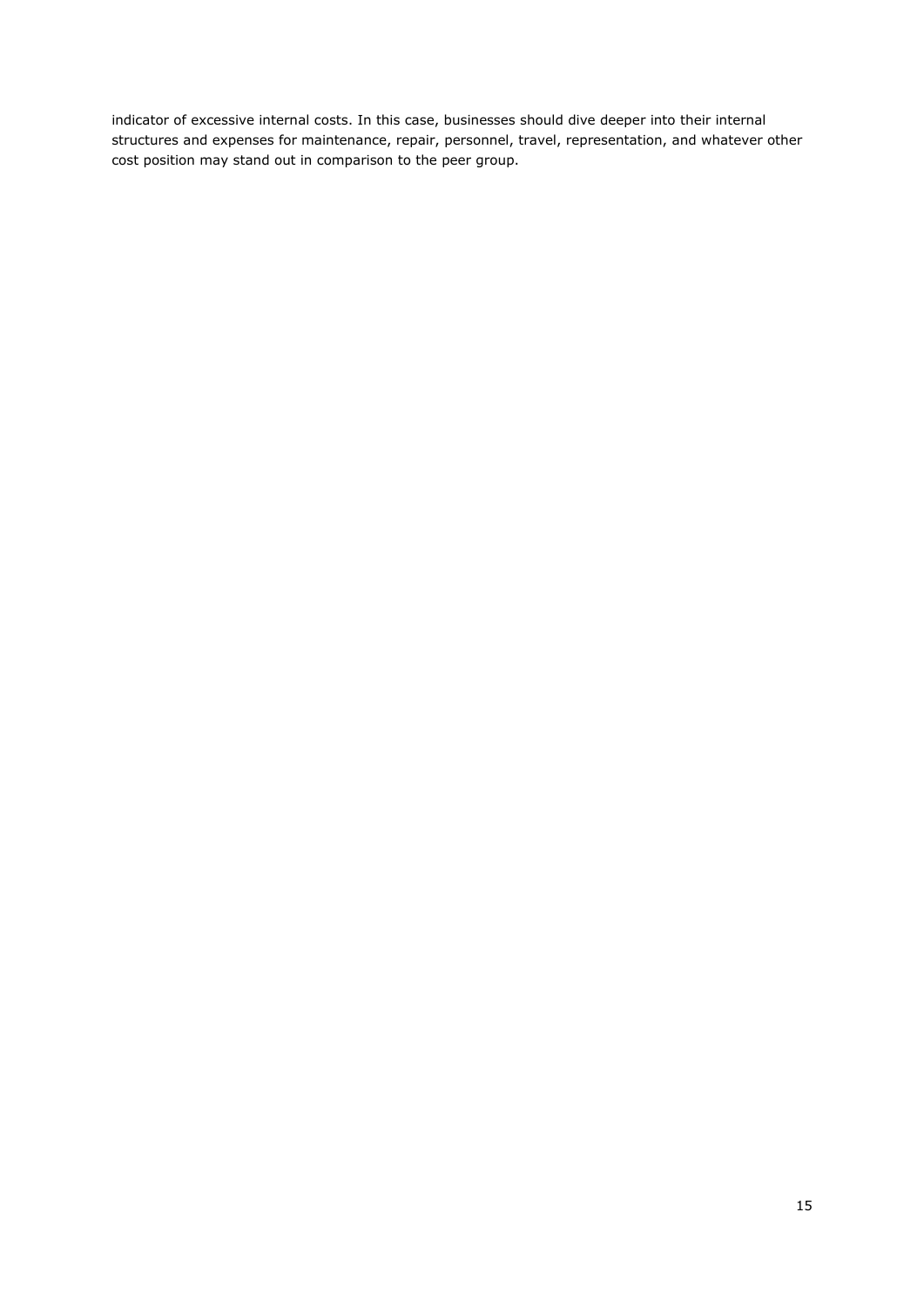*Table 2.1.1 KPIs, metrics and related business relevant information*

| KPI#         | <b>Name</b>                                                                                    | Unit                                          | <b>Explanation</b>                                                                                                                                                                                                                                                                                                                                                                                                                    |
|--------------|------------------------------------------------------------------------------------------------|-----------------------------------------------|---------------------------------------------------------------------------------------------------------------------------------------------------------------------------------------------------------------------------------------------------------------------------------------------------------------------------------------------------------------------------------------------------------------------------------------|
|              | 1 EBITA margin                                                                                 | € EBITA / $∈$<br>revenues in %                | Overall operational financial performance of businesses (excl. interests and<br>amortisation) in percent of revenues                                                                                                                                                                                                                                                                                                                  |
|              | 2 EBIT margin                                                                                  | $\epsilon$ EBIT / $\epsilon$<br>revenues in % | Overall operational and capital expenses related financial performance of<br>businesses (excl. interests) in percent of revenues                                                                                                                                                                                                                                                                                                      |
| $\mathbf{z}$ | Substrate financial<br>productivity<br>EUR total revenues /<br>tonnes substrate                | $\epsilon$ / t                                | Measures the overall substrate related financial productivity, i.e. total<br>revenues (turnover) of the plant per ton of feedstock processed.<br>Indicator of the overall financial productivity of processed substrates<br>regardless from which activity (cost centre) of the digestion plant.                                                                                                                                      |
| 4            | Digestate financial<br>productivity<br>EUR digestate costs<br>(revenues) / tonnes<br>substrate | $\epsilon$ / t                                | Measures the digestate related financial productivity of substrates, i.e. net<br>costs (revenues) of effluents or products (digestate, recycled products) per<br>ton of feedstock processed.<br>Indicator for the costs or revenues of handling/disposing of or selling the<br>solid and liquid materials coming out of the digester which are affected by<br>NRR systems and use/sale of recycled products.                          |
| 5            | Biogas financial<br>productivity<br>EUR energy revenues /<br>cubic meters biogas               | $\epsilon$ / m <sup>3</sup>                   | Measures the energy related financial productivity of biogas, i.e. the net<br>revenues from energy supplies per m <sup>3</sup> of biogas supplied.<br>Indicator for the revenues generated from a given biogas output and<br>affected by the type of final energy carrier supply (electricity, bio-methane,<br>bio-LNG or bio-CNG) and support schemes (feed-in tariff, feed-in premium<br>and other energy supply related revenues). |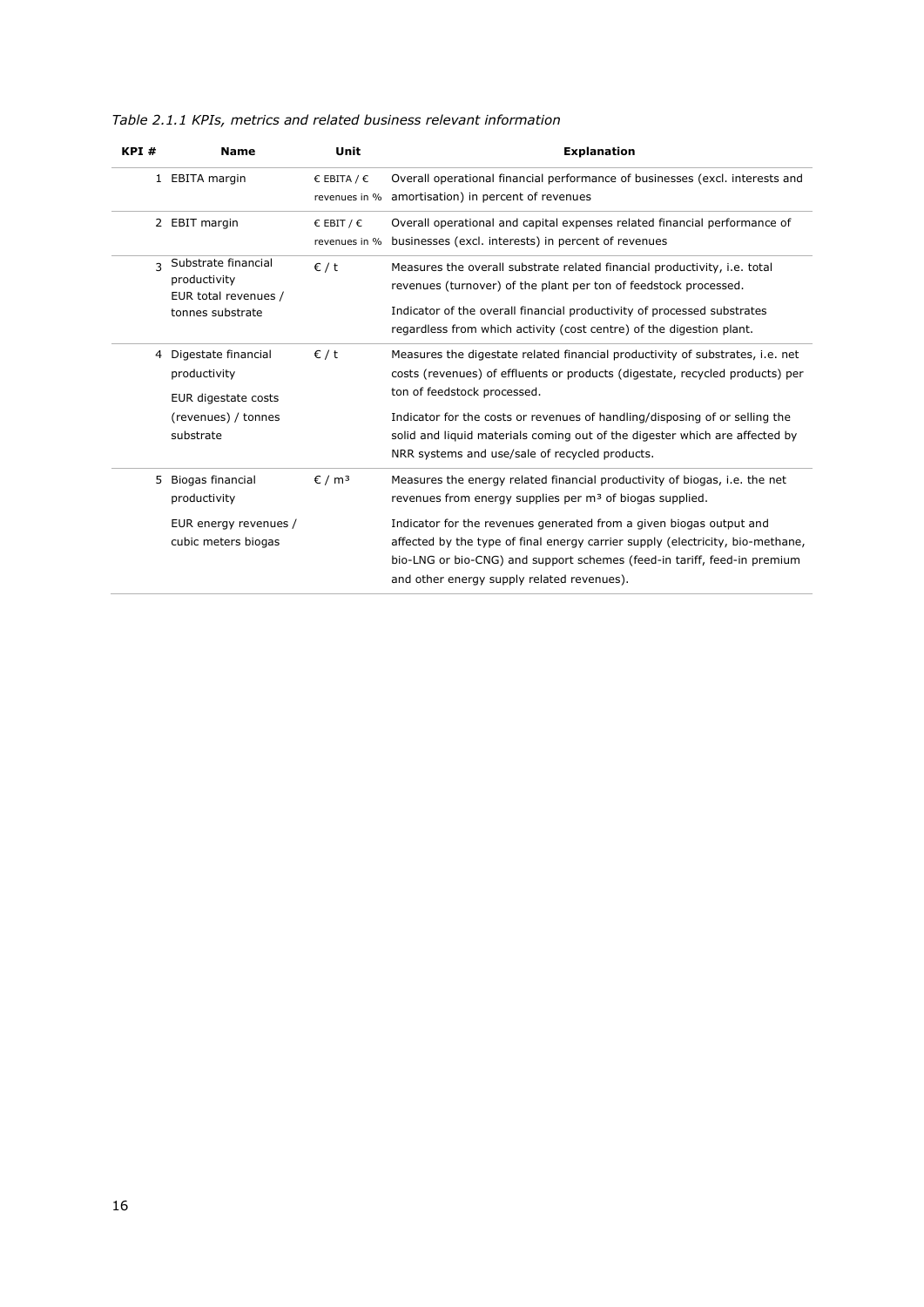# <span id="page-16-0"></span>3 KPIs of SYSTEMIC Partner Plants

### <span id="page-16-1"></span>3.1 Demonstration Plants

#### <span id="page-16-2"></span>3.1.1 Acqua e Sole S.r.l.

A thermophilic AD plant in Vellezzo Bellini (30 km south of Milan), Pavia, Italy, in operation since 2016 with a total annual substrate processing capacity of 85,000 t. Processing municipal sewage sludge and source separated domestic food waste.

#### *Table 3.1.1.1 Acqua e Sole Plant characteristics*

| Date of commissioning                              | 2016                                                                  |
|----------------------------------------------------|-----------------------------------------------------------------------|
| Annual substrate processing capacity / processed   | 120,000 t / 72,000 t (62 kt sludge / 10 kt food waste)                |
| Installed electric capacity (IEC)                  | 1.6 MW                                                                |
| Installed biomethane capacity                      | none                                                                  |
| Digester volume                                    | $13,500 \text{ m}^3$                                                  |
| Annual biogas output / biogas per t of feedstock   | 4.0 Mm <sup>3</sup> / 56 m <sup>3</sup> /t                            |
| Annual electricity net-output (fed to the grid)    | 5,547 MWh                                                             |
| Annual bio-methane output                          | None                                                                  |
| Digester type                                      | Thermophilic Continuous Stirred-Tank Reactor (CSTR)                   |
| Nutrient recovery & recycling (NRR) facilities     | Ammonium recovery system (stripper, scrubber, ancillary<br>equipment) |
| <b>NRR Products</b>                                | Hygienised digestate, ammonium sulphate                               |
| Framework conditions relevant to the business case | Owners cultivate 1,400 ha agricultural land                           |
|                                                    | Low livestock density in the region, dominant crop is rice.           |

The KPIs are derived from the plant characteristics shown in table 3.1.1.1 above and the P&L summary shown in table 3.1.1.2 below.

*Table 3.1.1.2 Acqua e Sole P&L summary in EUR*

| Acqua e Sole                                            | <b>Revenues</b> | <b>Expenses</b> | <b>Balance</b>             |
|---------------------------------------------------------|-----------------|-----------------|----------------------------|
| Substrates (biowaste, manure, energy crops)             | 4,536,000       |                 | 4,536,000                  |
| Energy and Green Certificates                           | 306,604         |                 | 306,604                    |
| Product sales / savings *)                              | 0               |                 | 0                          |
| Consumables (chemicals, spare parts)                    |                 | 17,202          | $-17,202$                  |
| Digestate & NRR product handling (storage, application) |                 | 650,000         | $-650,000$                 |
| Operations (personnel, overhead, maintenance, repair)   |                 | 2,210,000       | $-2,210,000$               |
| Amortisation (15 years)                                 |                 | 1,210,569       | $-1,210,569$               |
|                                                         | 4,842,604       | 4,087,771       | 754,833                    |
| <b>EBITA</b>                                            |                 | 1,965,402       | <b>EBITA Margin</b><br>41% |
| <b>EBIT</b>                                             |                 | 754,833         | <b>EBIT Margin</b><br>16%  |

\* *Savings of mineral fertilisers*: *Acqua & Sole in order to valorise nutrients in digestate has agreements with local farmers for mutual exchange of organic fertilisers; so Acqua & Sole does not have accountable savings from chemical fertilizers replacement.*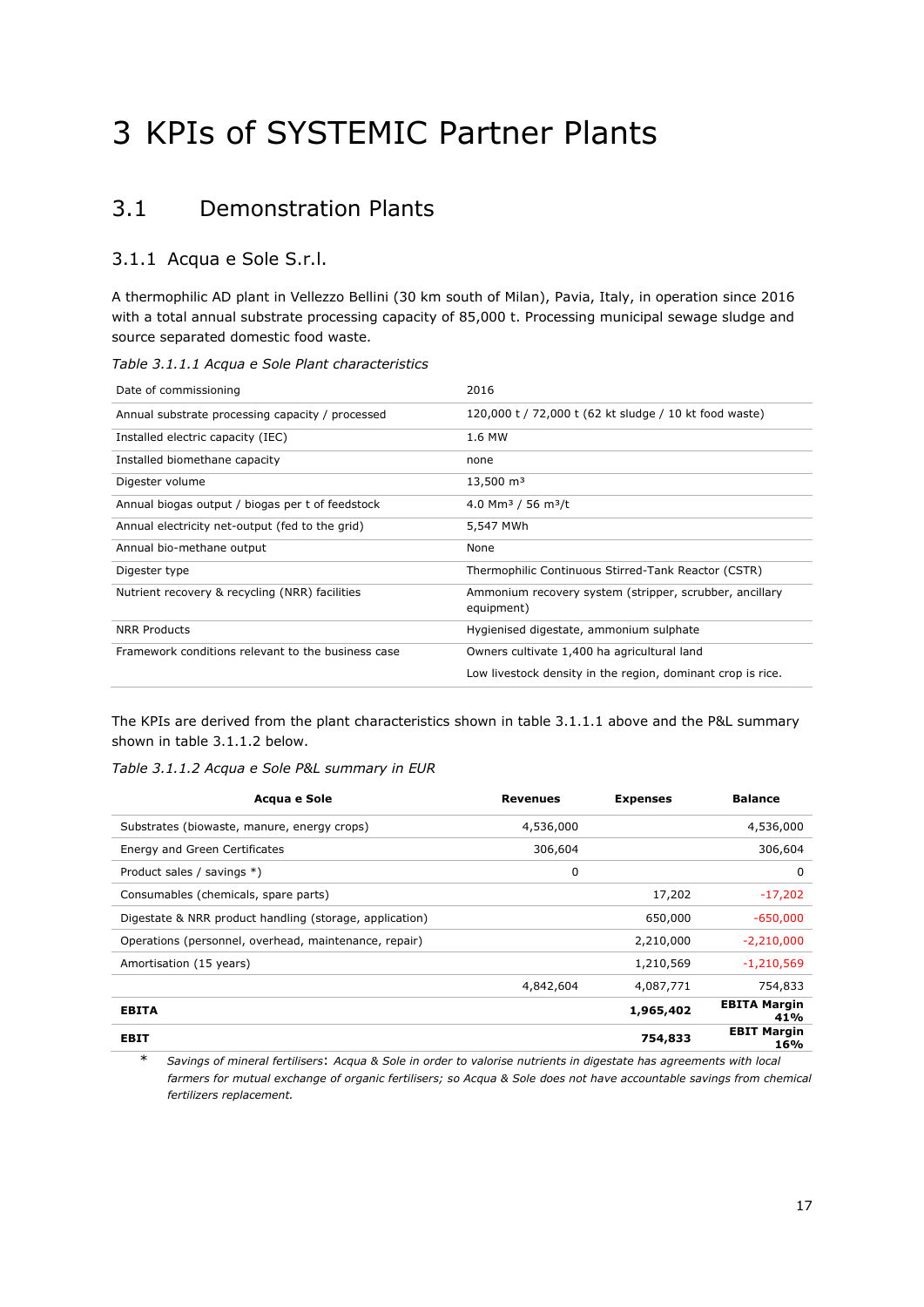The KPI analysis of Acqua e Sole demonstrates that the business case generates a medium profitability with regard to the KPIs EBITA and EBIT. The financial substrate profitability is above median, mainly because of far above median substrate related revenues due to substantial gate-fees for sewage sludge. In contrast, Acqua e Sole has a low energy related performance due to selling electricity at market price without targeted support schemes.

The negative fertilising product related KPI would turn around to a positive value if Acqua e Sole would account fertiliser savings in its P&L statement.

| <b>KPI</b><br># | <b>Type / Description</b>                                                           | Unit                                          | Reference<br>value       | Perfor-<br>mance | Median<br>$values^*$ | <b>Comment</b>                                                                                        |
|-----------------|-------------------------------------------------------------------------------------|-----------------------------------------------|--------------------------|------------------|----------------------|-------------------------------------------------------------------------------------------------------|
| $\mathbf{1}$    | EBITA margin                                                                        | € EBITA / $∈$<br>revenues in %                | 1,965,402€               | 41%              |                      | 41% Median EBITA margin                                                                               |
| 2               | <b>EBIT</b> margin                                                                  | $\epsilon$ EBIT / $\epsilon$<br>revenues in % | 754,833€                 | 16%              | 12%                  | Much above median EBIT<br>margin                                                                      |
| 3               | Substrate financial<br>productivity<br>EUR total revenues / tonnes<br>feedstock     | $\epsilon$ / t                                | 72,000 t                 | 67.26€           | 53.38€               | High financial productivity<br>of substrates                                                          |
| 4               | Digestate financial<br>productivity<br>EUR digestate handling /<br>tonnes feedstock | $\epsilon$ / t                                | 72,000 t                 | $-9.03 \in$      | $-5.35 \in$          | Negative digestate related<br>results - no financial<br>benefits accounted from<br>use as fertilisers |
| 5               | Biogas financial productivity<br>EUR energy supplies / cubic<br>meters biogas       | $\epsilon$ / m <sup>3</sup>                   | 4,000,000 m <sup>3</sup> | $0.08 \in$       | $0.33 \in$           | Much below median biogas<br>productivity                                                              |

*Table 3.1.1.3 Acqua e Sole KPIs*

\*) Median values refer to seven SYSTEMIC partner anaerobic digestion plants

The apparent strategy of Acqua e Sole would be to improve the performance of those indicators that are far below the median of SYSTEMIC plants. Improving the energy related revenues of substrate would imply changing the business model and producing biomethane instead of electricity. A new support scheme for bio-LNG or bio-CNG for the transport sector is enacted for 2019 (Decreto 2 marzo 2018, Promozione dell'uso del biometano e degli altri biocarburanti avanzati nel settore dei trasporti, (RES LEGAL EU, 2019)) which apparently does not exlude the use of sewage sludge as feedstock.

Alternatively, the company could seek to improve the performance of the substrate indicator – getting even higher revenues from the feed. However, this may be offset by accepting lower quality sludges and hampering the fertilising product quality. This would not have financial implications but could have a negative impact on soil and crop quality.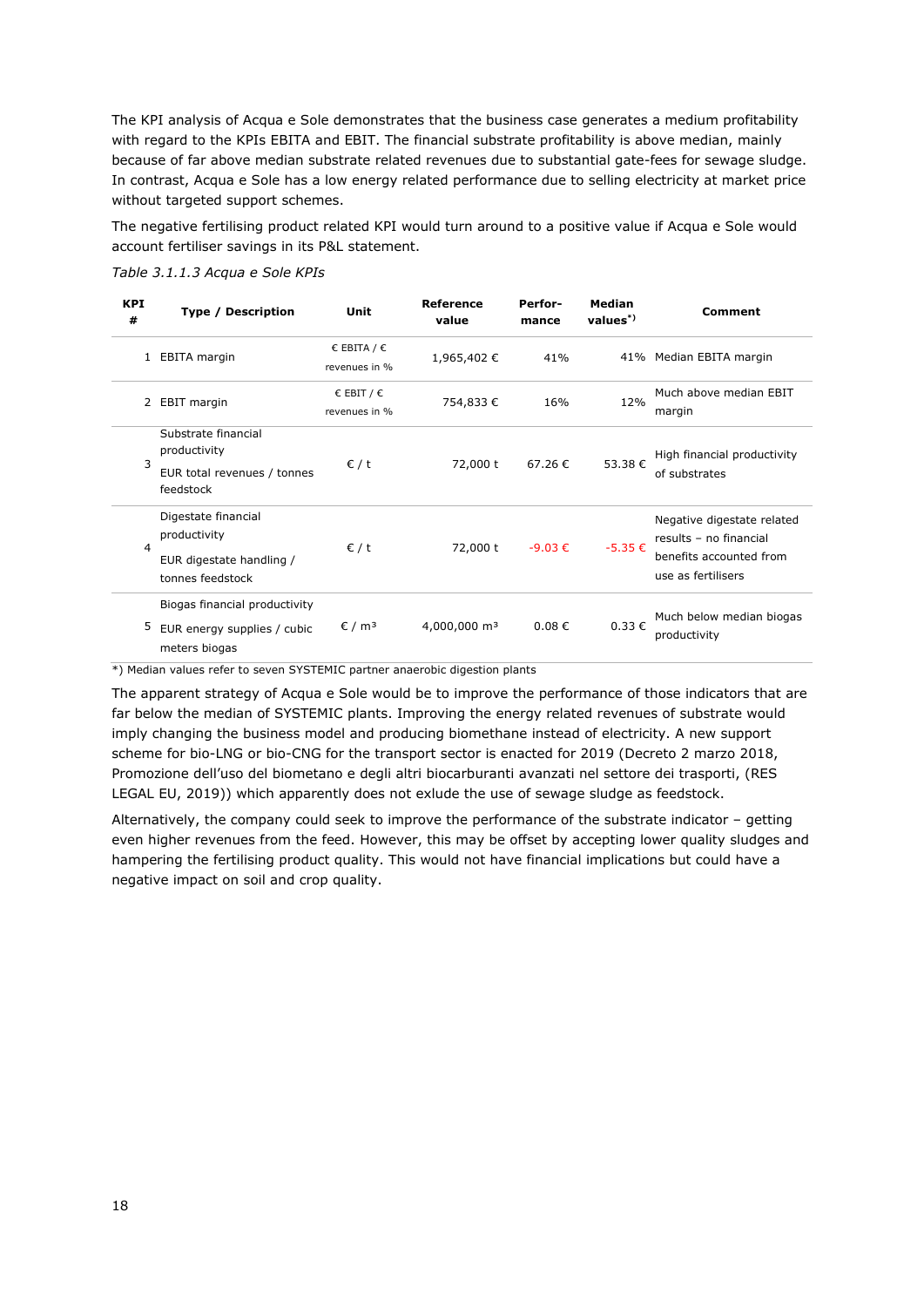#### <span id="page-18-0"></span>3.1.2 AM-Power BVBA

A thermophilic AD plant in Pittem (40 km west of Ghent), West-Flanders, Belgium, in operation since 2011 with a total annual substrate processing capacity of 180,000 t. Processing biowaste and manure.

*Table 3.1.2.1 AM-Power Plant characteristics*

| Date of commissioning                              | 2016                                                                                                                   |
|----------------------------------------------------|------------------------------------------------------------------------------------------------------------------------|
| Annual substrate processing capacity / processed   | 180,000 t / 171,000 t (150 kt biowaste/21 kt manure)                                                                   |
| IEC.                                               | 7.5 MW                                                                                                                 |
| Installed biomethane capacity                      | None                                                                                                                   |
| Digester volume                                    | $20,000 \text{ m}^3$                                                                                                   |
| Digester type                                      | Thermophilic CSTR                                                                                                      |
| Annual biogas output / biogas per t of feedstock   | 30 Mm <sup>3</sup> / 170 m <sup>3</sup> /t                                                                             |
| Annual electricity net-output (fed to the grid)    | 34,645 MWh (39,407 MWheltot + 64,694 MWheat)                                                                           |
| Annual bio-methane output                          | None                                                                                                                   |
| Nutrient recovery & recycling (NRR) facilities     | Solid/liquid separation by centrifuge; dryer for solid fraction;<br>evaporator and reverse osmosis for liquid fraction |
| <b>NRR Products</b>                                | Hygienised, dry, P-rich digestate                                                                                      |
|                                                    | Hygienised, NK concentrate from liquid fraction                                                                        |
|                                                    | Dischargeable (possibly reusable) water                                                                                |
| Framework conditions relevant to the business case | High livestock density in the region                                                                                   |
|                                                    | Products need to be transported to other regions or treated                                                            |

The KPIs are derived from the plant characteristics shown in table 3.1.2.1 above and the P&L summary shown in table 3.1.2.2 below.

*Table 3.1.2.2 AM-Power P&L summary in EUR*

| <b>AM-Power</b>                                         | <b>Revenues</b> | <b>Expenses</b> | <b>Balance</b>             |
|---------------------------------------------------------|-----------------|-----------------|----------------------------|
| Substrates (biowaste, manure, energy crops)             | 446,103         | 2,192,531       | $-1,746,428$               |
| Energy and Green Certificates                           | 7,163,986       |                 | 7,163,986                  |
| Product sales / savings                                 |                 |                 | 0                          |
| Consumables (chemicals, spare parts)                    |                 | 400,285         | $-400,285$                 |
| Digestate & NRR product handling (storage, application) |                 | 1,238,984       | -1,238,984                 |
| Operations (personnel, overhead, maintenance, repair)   |                 | 1,885,000       | $-1,885,000$               |
| Amortisation (12 years)                                 |                 | 1,691,797       | $-1,691,797$               |
|                                                         | 7,610,089       | 7,408,597       | 201,492                    |
| <b>EBITA</b>                                            |                 | 1,893,289       | <b>EBITA Margin</b><br>25% |
| <b>EBIT</b>                                             |                 | 201,492         | <b>EBIT Margin</b><br>3%   |

The KPIs of AM-Power show critically low EBITA and EBIT margins, even after implementation of the new NRR system. The KPI for substrate related revenues shows that the performance is below median, the high substrate costs reflected in this KPI are not offset by a high energy related productivity which is also below median. If the feedstock related revenues are low or negative as in the case of AM-Power, the energy related productivity should be high to compensate for the overall business result. Like in all SYSTEMIC business cases, the negative digestate/product related KPI indicates room for improvement.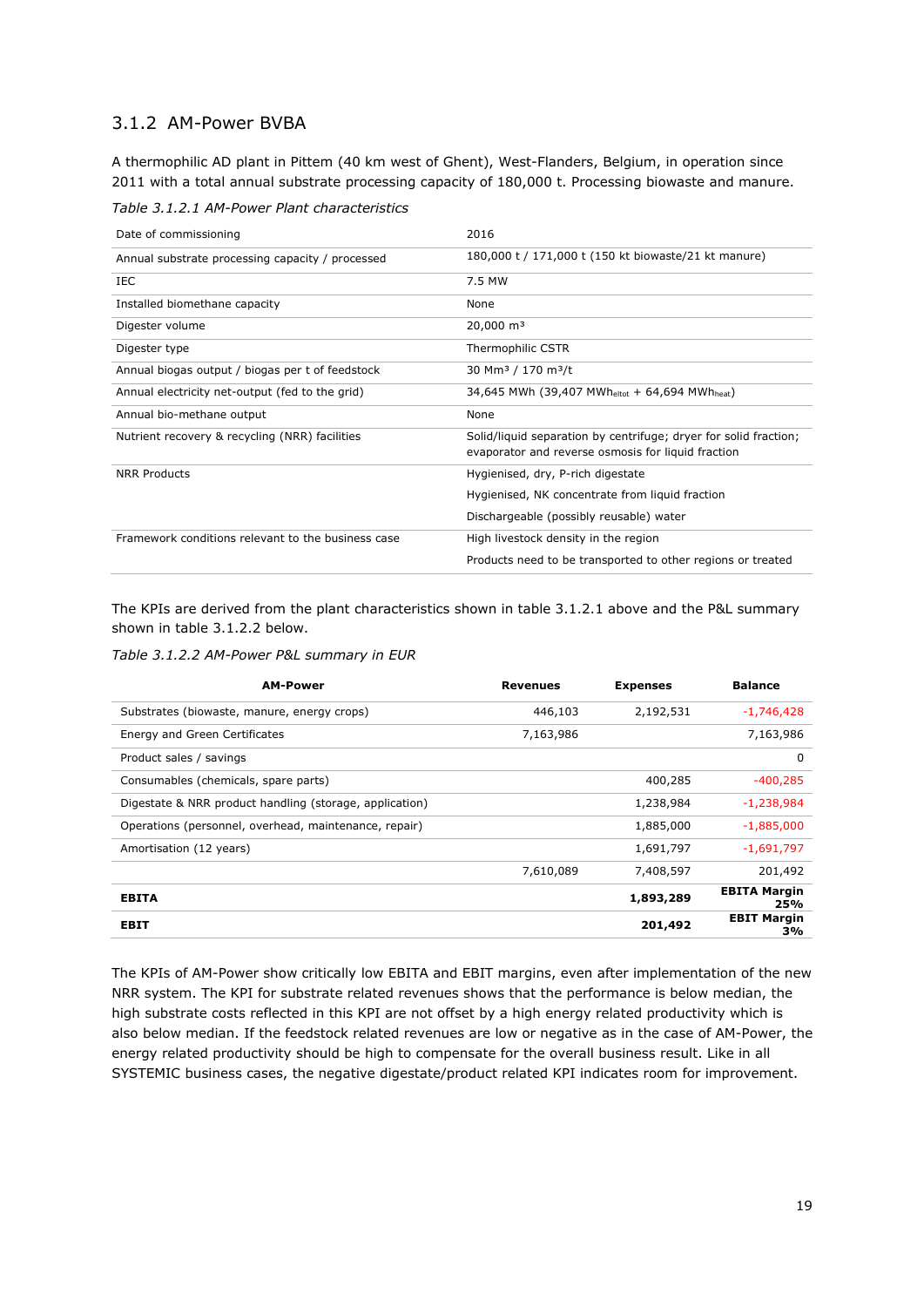#### *Table 3.1.2.3 AM-Power KPIs*

| <b>KPI</b><br># | Type / Description                                                                  | Unit                                          | Reference<br>value       | <b>KPI</b><br><b>Result</b> | Median<br>$values^*)$ | Comment                                          |
|-----------------|-------------------------------------------------------------------------------------|-----------------------------------------------|--------------------------|-----------------------------|-----------------------|--------------------------------------------------|
|                 | 1 EBITA margin                                                                      | € EBITA / $∈$<br>revenues in %                | 1,893,289€               | 25%                         | 41%                   | Much below median<br><b>EBITA</b> margin         |
|                 | 2 EBIT margin                                                                       | $\epsilon$ EBIT / $\epsilon$<br>revenues in % | 201,492€                 | 3%                          | 12%                   | Much below median EBIT<br>margin                 |
| 3               | Substrate financial<br>productivity<br>EUR total revenues / tonnes<br>feedstock     | $\epsilon$ / t                                | 171,000 t                | 44.50€                      | 53.38€                | Medium low financial<br>substrate productivity   |
| 4               | Digestate financial<br>productivity<br>EUR digestate handling /<br>tonnes feedstock | $\epsilon$ / t                                | 171,000 t                | $-7.25 \in$                 | $-5.35 \in$           | Medium low negative<br>digestate related results |
| 5               | Biogas financial productivity<br>EUR energy supplies / cubic<br>meters biogas       | $\epsilon$ / m <sup>3</sup>                   | 30,000,000m <sup>3</sup> | 0.24€                       | $0.33 \in$            | Below median energy<br>related results           |

\*) Median values refer to seven SYSTEMIC partner anaerobic digestion plants

The suggested strategy for AM-Power is reviewing the substrate purchasing contracts and trying to improve the feedstock related KPI. Reducing the cost of feedstock would have an impact on the KPIs financial substrate productivity, EBIT and EBITA and make the business case much more resilient. In addition, it may have an immediate effect. The improvement of the digestate/product related KPI is another area for improvement but is supposed to take longer until the business case will become more robust.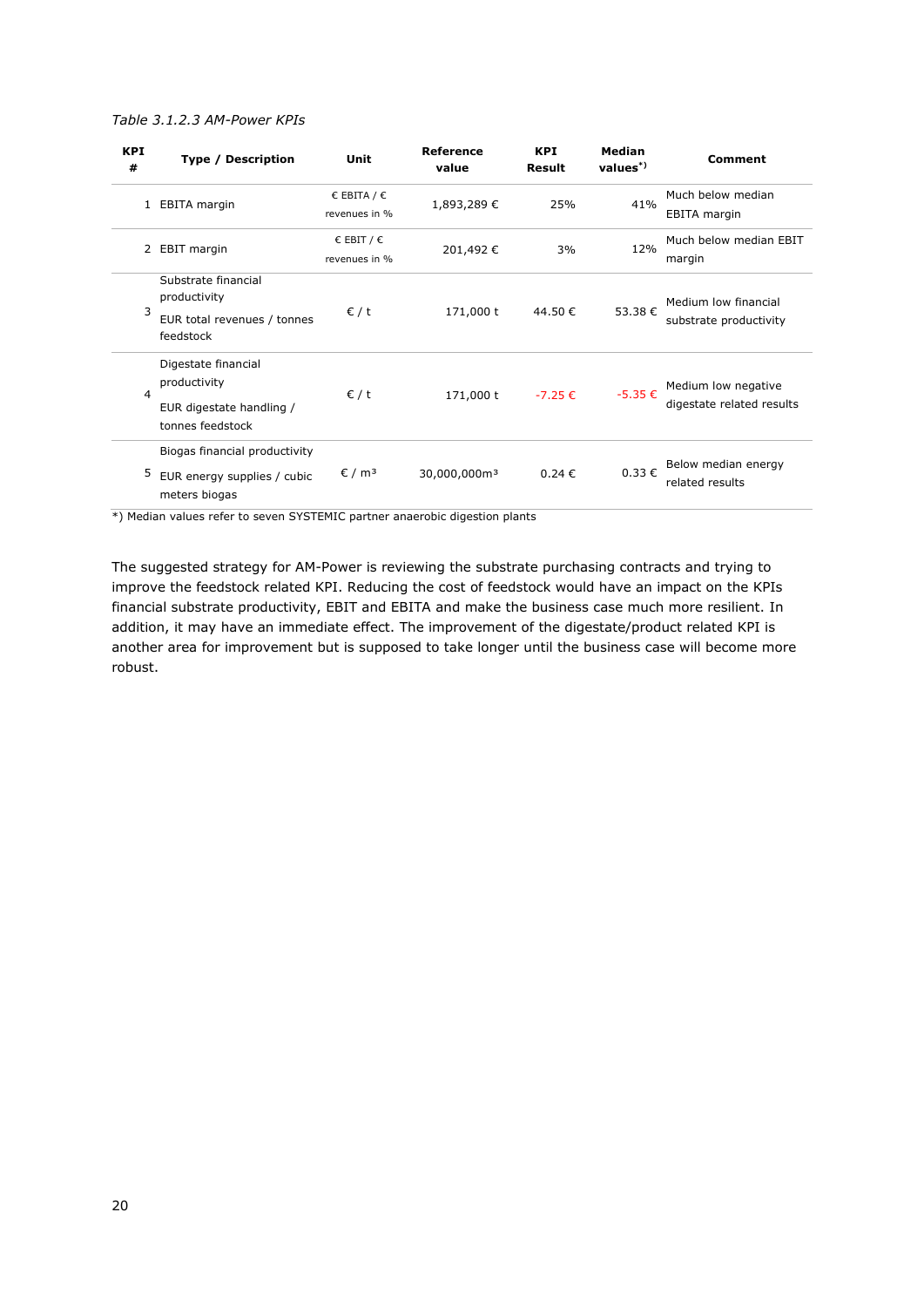#### <span id="page-20-0"></span>3.1.3 BENAS GmbH

A thermophilic AD plant in Ottersberg (40 km east of Bremen), Lower Saxony, Germany, in operation since 2006 with a total annual substrate processing capacity of 174,000 t. Processing corn silage, plant residues and poultry litter.

*Table 3.1.3.1 BENAS Plant characteristics*

| Date of commissioning                              | 2006                                                                                            |
|----------------------------------------------------|-------------------------------------------------------------------------------------------------|
| Annual substrate processing capacity / processed   | 174,000 t / 102,000 t (82 kt corn & plant residues / 20 kt<br>poultry litter)                   |
| IEC                                                | 11.3 MW                                                                                         |
| Installed biomethane capacity                      | $1,200 \text{ m}^3/h$                                                                           |
| Digester volume                                    | 26,000 m <sup>3</sup>                                                                           |
| Annual biogas output / biogas per t of feedstock   | 20 Mm <sup>3</sup> / 194 m <sup>3</sup> /t                                                      |
| Annual electricity net-output (fed to the grid)    | 26,972 MWh (23,610 MWheltot + 25,580 Mwhheat)                                                   |
| Annual bio-methane output                          | 8.78 Mm <sup>3</sup> (1,200 m <sup>3</sup> /h)                                                  |
| Digester type                                      | <b>Thermophilic CSTR</b>                                                                        |
| Nutrient recovery & recycling (NRR) facilities     | FiberPlus ammonium stripping system                                                             |
|                                                    | Screw press for solid/liquid separation                                                         |
|                                                    | Rotary drum dryer for digestate                                                                 |
| <b>NRR Products</b>                                | Hygienised dewatered / dry digestate                                                            |
|                                                    | Ammonium sulphate (3,700 t/a)                                                                   |
|                                                    | Calcium carbonate (1,000 t/a)                                                                   |
|                                                    | Hygienised, dry digestate / fibres                                                              |
| Framework conditions relevant to the business case | Biogas storage capacity 39,000 m <sup>3</sup>                                                   |
|                                                    | Owners cultivate 3,500 ha agricultural land, 2,000 ha about<br>200 km distant from biogas plant |
|                                                    | Double IEC for full flexibility                                                                 |
|                                                    | Desulphurisation gypsum used for ammonium sulphate<br>production                                |
|                                                    | FibrePlus system for future production of fibres                                                |

The KPIs are derived from the plant characteristics shown in table 3.1.3.1 above and the P&L summary shown in table 3.1.3.2 below.

*Table 3.1.3.2 BENAS P&L summary in EUR*

| <b>BENAS</b>                                            | <b>Revenues</b> | <b>Expenses</b> | <b>Balance</b>             |
|---------------------------------------------------------|-----------------|-----------------|----------------------------|
| Substrates (biowaste, manure, energy crops)             |                 | 3,016,626       | $-3,016,626$               |
| Energy and Green Certificates                           | 7,920,373       | 398,400         | 7,521,973                  |
| Product sales / savings                                 | 277,160         |                 | 277,160                    |
| Consumables (chemicals, spare parts)                    |                 | 17,604          | $-17,604$                  |
| Digestate & NRR product handling (storage, application) |                 | 374,430         | $-374,430$                 |
| Operations (personnel, overhead, maintenance, repair)   |                 | 1,450,000       | $-1,450,000$               |
| Amortisation (12 years)                                 |                 | 1,850,000       | $-1,850,000$               |
|                                                         | 8,197,533       | 7,107,060       | 1,090,473                  |
| <b>EBITA</b>                                            |                 | 2,940,473       | <b>EBITA Margin</b><br>36% |
| <b>EBIT</b>                                             |                 | 1,090,473       | <b>EBIT Margin</b><br>13%  |

BENAS gives a good example for how a very low substrate related performance is totally off-set by a very high energy productivity leading to the highest financial substrate productivity in the SYSTEMIC group. BENAS' KPIs are all above median except the EBITA and EBIT. However, this may be due to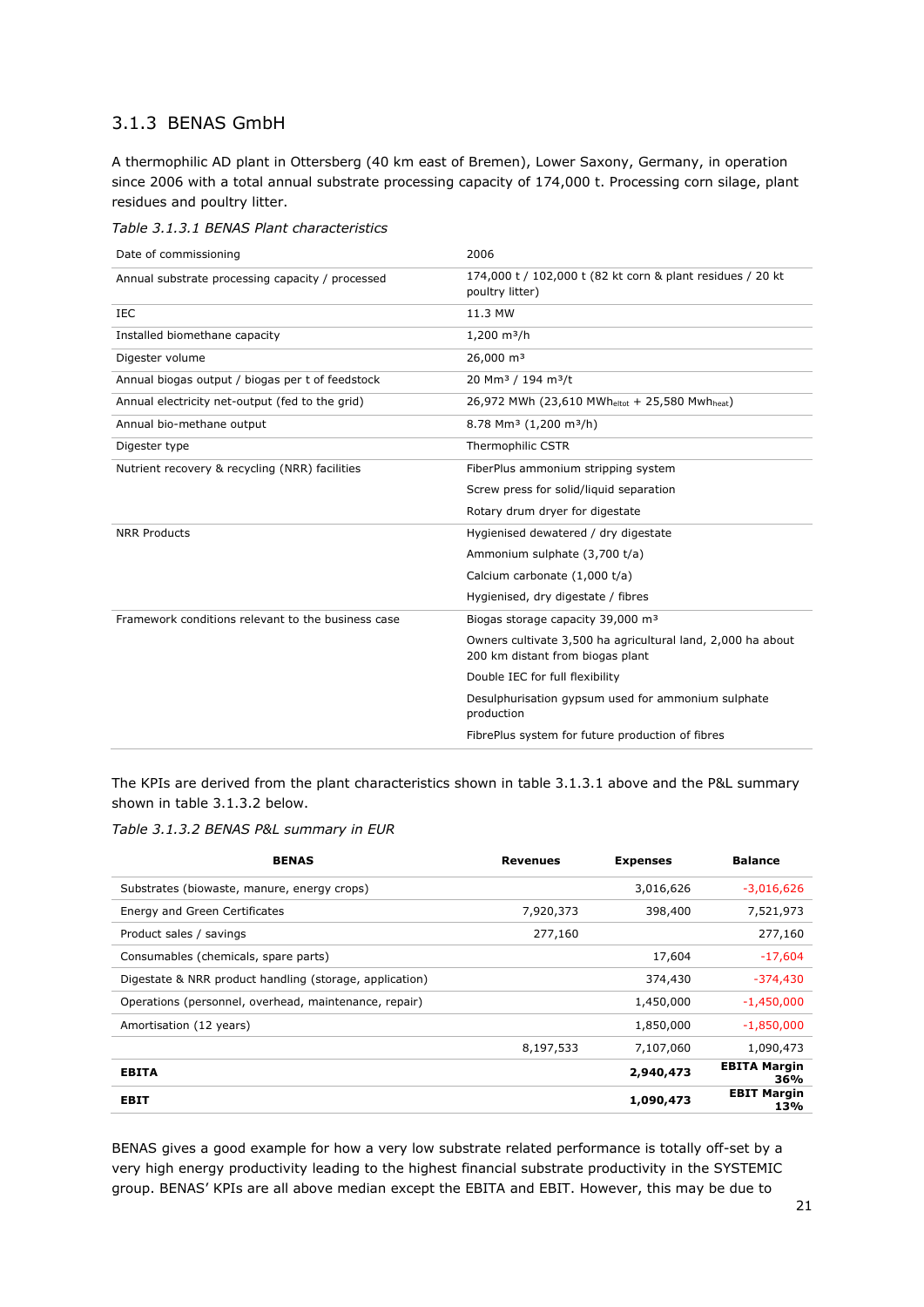relatively high costs of consumables and personnel. Since the business case is profitable and highly resilient due to the flexibility in terms energy conversion and use of products (KPI also much above median), mainly gradual improvements along the same strategy line are suggested.

| <b>KPI</b><br># | <b>Type / Description</b>                                                           | Unit                           | Reference value           | <b>KPI</b><br>Result | Median<br>$values^*$ | <b>Comment</b>                                                                                  |
|-----------------|-------------------------------------------------------------------------------------|--------------------------------|---------------------------|----------------------|----------------------|-------------------------------------------------------------------------------------------------|
| 1               | EBITA margin                                                                        | € EBITA / $∈$<br>revenues in % | 2,940,473€                | 36%                  |                      | 41% Below median EBITA                                                                          |
|                 | 2 EBIT margin                                                                       | € EBIT / $∈$<br>revenues in %  | 1,090,473€                | 13%                  | 12%                  | Slightly above median<br>EBIT                                                                   |
| 3               | Substrate financial<br>productivity<br>EUR total revenues / tonnes<br>feedstock     | $\epsilon$ / t                 | 102,000 t                 | 80.37€               | 53.38€               | Very high financial<br>substrate productivity                                                   |
| 4               | Digestate financial<br>productivity<br>EUR digestate handling /<br>tonnes feedstock | $\epsilon$ / t                 | 102,000 t                 | $-0.95 \in$          | $-5.35€$             | Slightly negative<br>digestate related results<br>- the best among the<br>operational AD plants |
| 5               | Biogas financial productivity<br>EUR energy supplies / cubic<br>meters biogas       | $\epsilon$ / m <sup>3</sup>    | 20,000,000 m <sup>3</sup> | $0.38 \in$           | $0.33 \in$           | Above median biogas<br>productivity                                                             |

#### Table 3.1.3.3 BENAS KPIs

\*) Median values refer to seven SYSTEMIC partner anaerobic digestion plants

The suggested strategy for BENAS is to continue with gradual improvements, for instance in trying to reduce the feedstock cost which may be a consequence of replacing energy crops by waste materials. However, attention must be paid on keeping the high energy related performance and the very high substrate financial productivity.

As to the product strategy, continued efforts to productise the fibrous fraction of digestate that would not even impact the use as fertilising product – fibres will be nutrient free – should be a very promising pathway, in particular if the use of fibres in bio-degradable pots materialises.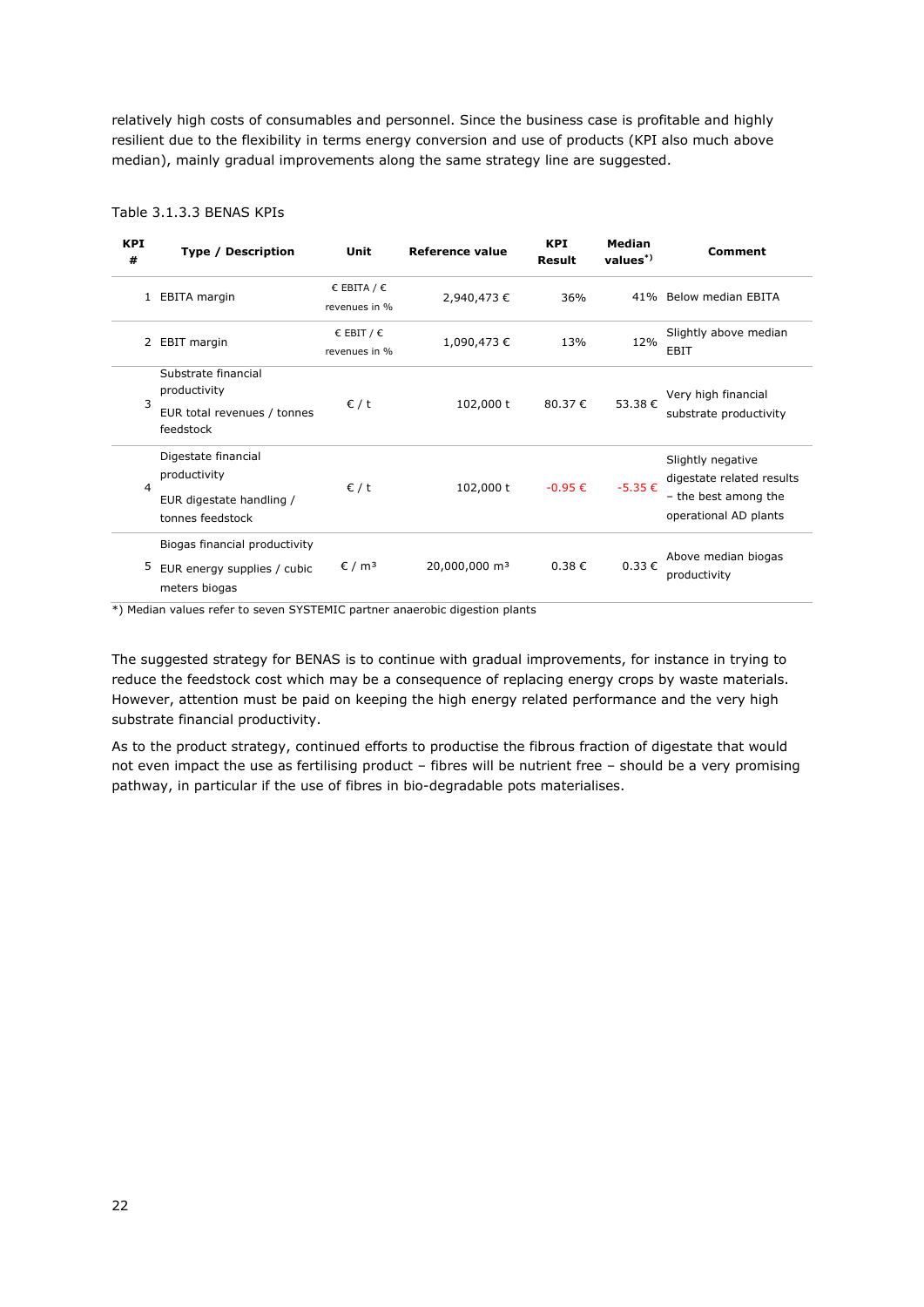#### <span id="page-22-0"></span>3.1.4 Groot Zevert Vergisting B.V.

A mesophilic AD plant in Beltrum (35 km southwest of Enschede), Achterhoek Region, Province Gelderland, The Netherlands, in operation since 2004 with a total annual substrate treatment capacity of 135,000 t. Processing manure and biowaste.

*Table 3.1.4.1 Groot Zevert Vergisting Plant characteristics*

| Date of commissioning                              | 2004                                                        |
|----------------------------------------------------|-------------------------------------------------------------|
| Annual substrate processing capacity / processed   | 135,000 t / 120,000 t (90 kt manure / 30 kt biowaste)       |
| <b>IEC</b>                                         | 6.5 MW                                                      |
| Installed biomethane capacity                      | None, biogas is directly sold to FrieslandCampina           |
| Digester volume                                    | 15,000 m <sup>3</sup>                                       |
| Annual biogas output / biogas per t of feedstock   | 10 Mm <sup>3</sup> / 75 m <sup>3</sup> /t                   |
| Annual electricity net-output (fed to the grid)    | 3,200 MWh (5,000 MWheltot)                                  |
| Annual biogas supplies (to FrieslandCampina)       | $6.5$ Mm <sup>3</sup>                                       |
| Digester type                                      | <b>Mesophilic CSTR</b>                                      |
| Nutrient recovery & recycling (NRR) facilities     | GENIAAL - flotation, microfiltration, reverse osmosis       |
|                                                    | RePeat - acidification and struvite reactors                |
| <b>NRR Products</b>                                | Mineral NK concentrate                                      |
|                                                    | Struvite, P-depleted organic product                        |
| Framework conditions relevant to the business case | High livestock density in the region                        |
|                                                    | Products need to be transported to other regions or treated |

The KPIs are derived from the plant characteristics shown in table 3.1.4.1 above and the P&L summary shown in table 3.1.4.2 below.

#### *Table 3.1.4.2 Groot Zevert P&L summary in EUR*

| <b>Groot Zevert Vergisting (GZV)</b>                    | <b>Revenues</b> | <b>Expenses</b> | <b>Balance</b>             |
|---------------------------------------------------------|-----------------|-----------------|----------------------------|
| Substrates (biowaste, manure, energy crops)             | 780,000         |                 | 780,000                    |
| Energy and Green Certificates                           | 3,348,000       | 108,000         | 3,240,000                  |
| Product sales / savings                                 | 14,400          |                 | 14,400                     |
| Consumables (chemicals, spare parts)                    |                 | 992,000         | $-992,000$                 |
| Digestate & NRR product handling (storage, application) |                 | 449,800         | $-449,800$                 |
| Operations (personnel, overhead, maintenance, repair)   |                 | 546,000         | $-546,000$                 |
| Amortisation (12 years biogas plant / 5 years NRR)      |                 | 1,560,000       | $-1,560,000$               |
|                                                         | 4,142,400       | 3,655,800       | 486,600                    |
| <b>EBITA</b>                                            |                 | 2,046,600       | <b>EBITA Margin</b><br>49% |
| <b>EBIT</b>                                             |                 | 486,600         | <b>EBIT Margin</b><br>12%  |

The EBITA margin KPI of Groot Zevert is above median and proves that the decision to invest in the NRR system was correct. The EBIT margin is comparatively not as good, mainly due to Groot Zevert's decision to amortise the new equipment in a very short time – no reason for concern.

The slightly below median performance of the energy related revenues and the overall financial substrate productivity may be interpreted as an indicator for the low specific biogas output of manure that is only partly compensated by the dairy waste products. In turn, the feedstock related KPI is positive and partly offsets the low specific energy productivity.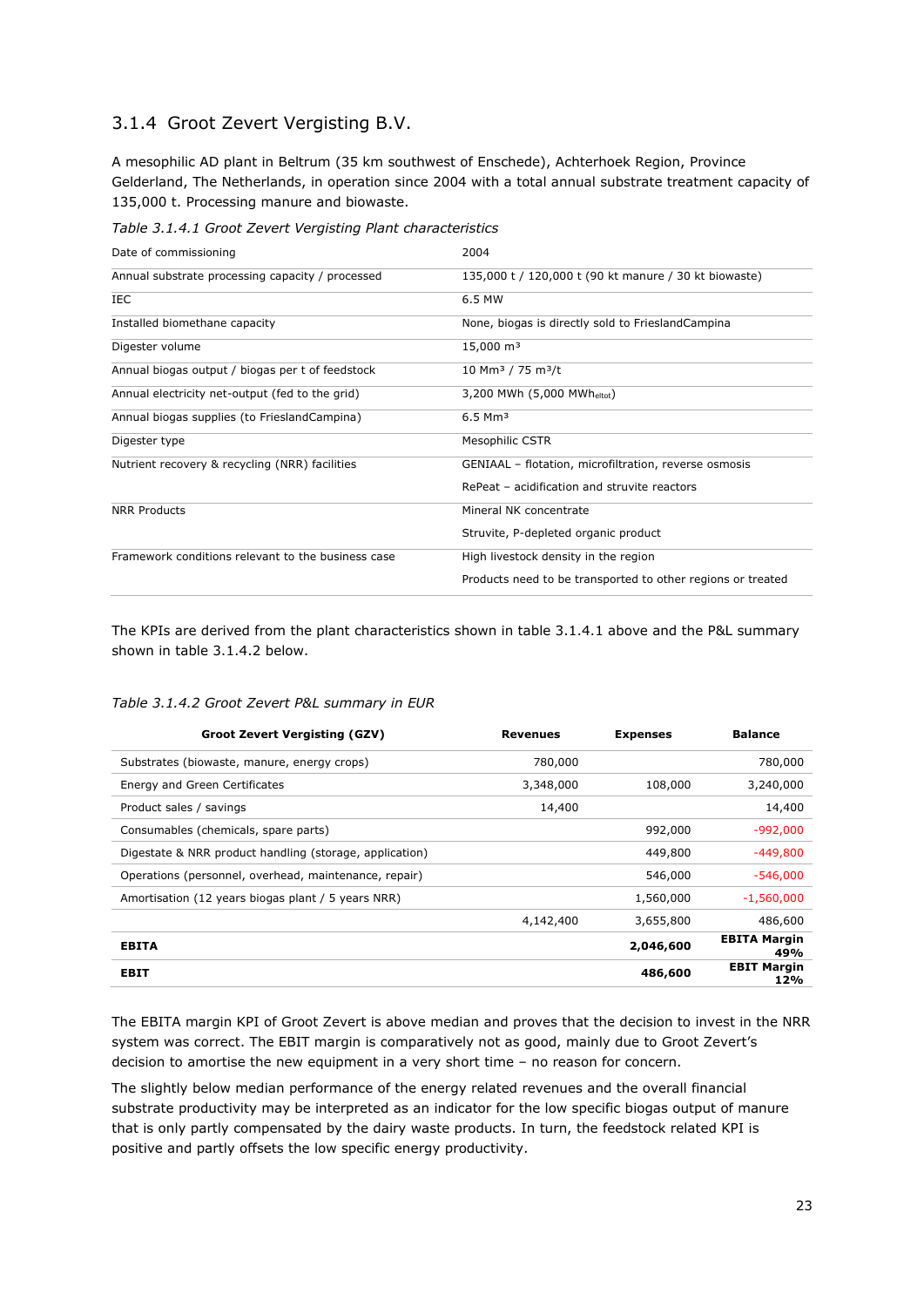The very high biogas related KPI is an indicator for a very good energy carrier sales mix, the agreement with FrieslandCampina proves its value. In addition, the new NRR system is reflected in above median results related to the digestate KPI.



| <b>KPI</b><br># | Type / Description                                                                                      | Unit                           | <b>Reference</b><br>value | <b>KPI</b><br><b>Result</b> | <b>Median</b><br>$values^*$ | Comment                                                                                        |
|-----------------|---------------------------------------------------------------------------------------------------------|--------------------------------|---------------------------|-----------------------------|-----------------------------|------------------------------------------------------------------------------------------------|
| 1               | EBITA margin                                                                                            | € EBITA / $∈$<br>revenues in % | 2,046,600 €               | 49%                         | 41%                         | Much above median EBITA<br>margin                                                              |
|                 | 2 EBIT margin                                                                                           | € EBIT / $∈$<br>revenues in %  | 486,600€                  | 12%                         |                             | 12% Median EBIT margin                                                                         |
| 3               | Substrate financial<br>productivity<br>EUR total revenues /                                             | $\epsilon$ / t                 | 120,000 t                 | 34.52€                      | 53.38€                      | Low financial substrate<br>productivity                                                        |
| 4               | tonnes feedstock<br>Digestate financial<br>productivity<br>EUR digestate handling<br>/ tonnes feedstock | $\epsilon$ / t                 | 120,000 t                 | $-3.63 \in$                 |                             | Negative digestate related<br>$-5.35 \in$ results – limited benefits from<br>use as fertiliser |
| 5               | Biogas financial<br>productivity<br>EUR energy supplies /<br>cubic meters biogas                        | $\epsilon$ / m <sup>3</sup>    | 10,000,000 m <sup>3</sup> | $0.32 \in$                  | 0.33€                       | Close to median biogas<br>productivity                                                         |

\*) Median values refer to seven SYSTEMIC partner anaerobic digestion plants

The preferred strategic option for Groot Zevert should focus on productising and marketing the recycled products produced from digestate. The idea of producing potting soils as outlined in the business case analysis should be pursued during the remaining project period. With potting soils marketed at market value to the gardening sector, the business case could become outstanding and a role model for anaerobic digesters processing manure due to overcoming the inherent low energy productivity of this substrate.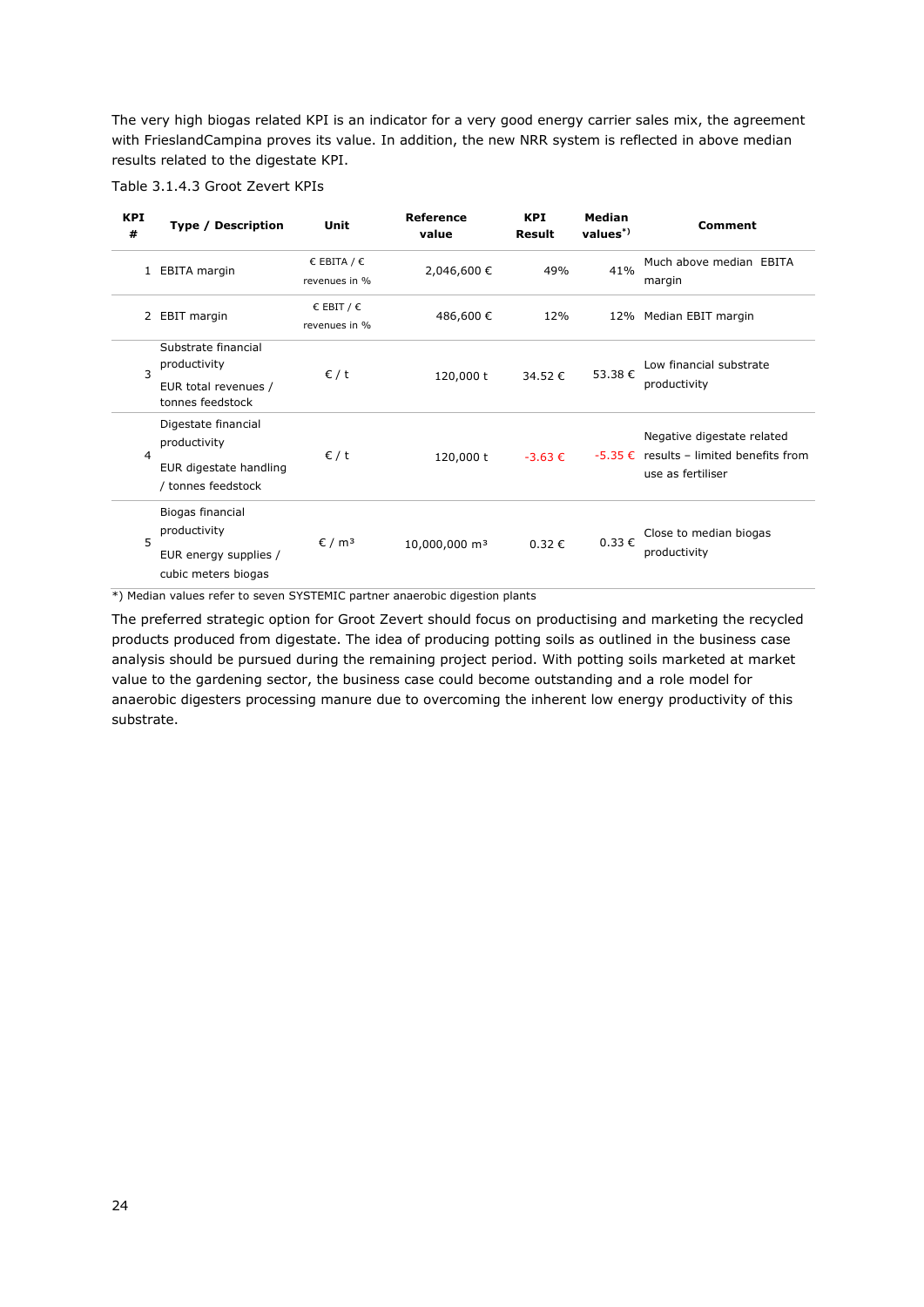#### <span id="page-24-0"></span>3.1.5 Waterleau New Energy BV

**Waterleau BV,** a mesophilic AD plant in Ypres (80 km west of Ghent), West-Flanders, Belgium, in operation since 2012 with a total annual substrate treatment capacity of 120,000 t. Processing manure and biowaste.

*Table 3.1.5.1 Waterleau plant characteristics*

| Date of commissioning                              | 2012                                                             |
|----------------------------------------------------|------------------------------------------------------------------|
| Annual substrate processing capacity / processed   | 120,000 t / 66,000 t (25 kt manure / 41 kt biowaste)             |
| IEC.                                               | 3.2 MW                                                           |
| Installed biomethane capacity                      | None                                                             |
| Digester volume                                    | $12,000 \text{ m}^3$                                             |
| Annual biogas output / biogas per t of feedstock   | $10$ Mm <sup>3</sup> / 155 m <sup>3</sup> /t                     |
| Annual electricity net-output (fed to the grid)    | 3,200 MWh (5,000 MWheltot)                                       |
| Annual biomethane output                           | none                                                             |
| Digester type                                      | Mesophilic CSTR                                                  |
| Nutrient recovery & recycling (NRR) facilities     | Hygienisation (70°C, 1 hour), solid/liquid separation, drying of |
|                                                    | the solid fraction; aerobic liquid phase treatment, evaporator   |
| <b>NRR Products</b>                                | Dry solid fraction for export to France                          |
|                                                    | K-rich liquid concentrate; ammonium water for gas treatment      |
| Framework conditions relevant to the business case | High livestock density in the region                             |
|                                                    | Products need to be transported to other regions or treated      |

The KPIs are derived from the plant characteristics shown in table 3.1.5.1 above and the P&L summary shown in table 3.1.5.2 below.

*Table 3.1.5.2 Waterleau P&L summary in EUR*

| Waterleau New Energy                                    | Revenues  | Expenses  | <b>Balance</b>             |  |
|---------------------------------------------------------|-----------|-----------|----------------------------|--|
| Substrates (biowaste, manure, energy crops)             | 719,000   | 760,000   | $-41,000$                  |  |
| Energy and Green Certificates                           | 3,377,000 | 48,000    | 3,329,000                  |  |
| Product sales / savings                                 | 12,000    |           | 12,000                     |  |
| Consumables (chemicals, spare parts)                    |           | 334,000   | $-334,000$                 |  |
| Digestate & NRR product handling (storage, application) |           | 478,000   | $-478,000$                 |  |
| Operations (personnel, overhead, maintenance, repair)   |           | 1,709,000 | $-1.709,000$               |  |
| Amortisation                                            |           | 470,000   | $-470,000$                 |  |
|                                                         | 4,108,000 | 3,799,000 | 309,000                    |  |
| <b>EBITA</b>                                            |           | 779,000   | <b>EBITA Margin</b><br>19% |  |
| <b>EBIT</b>                                             |           | 309,000   | <b>EBIT Margin</b><br>8%   |  |

Waterleau's EBITA and EBIT margins are the lowest among SYSTEMIC partner plants whereas KPIs for substrate financial productivity are significantly above median, biogas financial productivity corresponds to the mean value of the group and only digestate financial productivity is below median but still in the range of other plants not having own land for direct use und being in a nitrate vulnerable zone with high livestock density.

The profit and loss statement shows that more than half of the annual turnover is spent on operational expenses (personnel, overhead, maintenance and repair) excluding consumables, significantly more than plants with comparable sales in comparable regions in Flanders and the Netherlands. The question is, to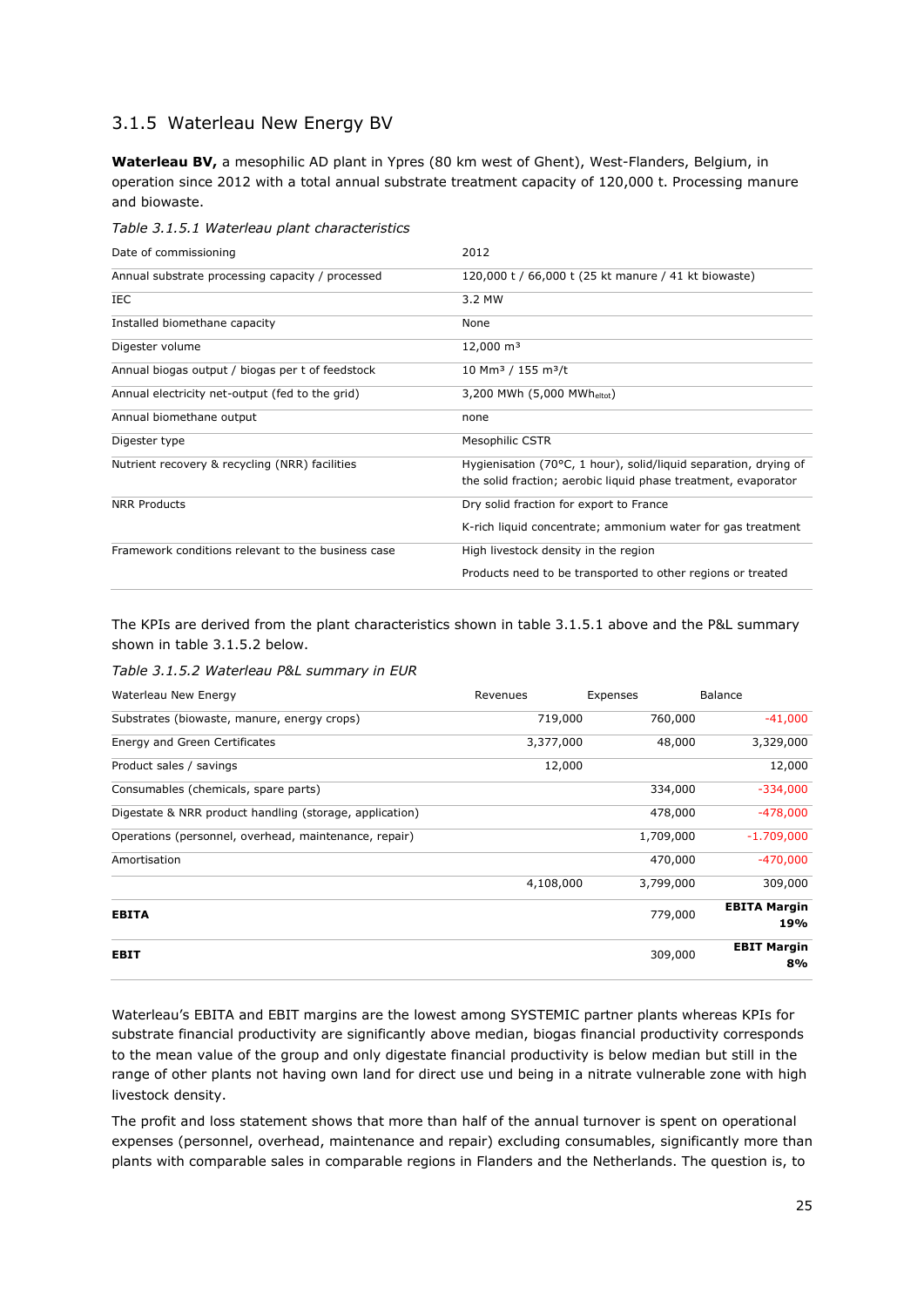which extent these expenses are due to the technical NRR installations and how the relationship between operational expenses and digestate financial productivity can be improved.

Before a more thorough analysis can provide deeper insights into the Waterleau business case – to be further explored in the updated business case analysis following soon – KPIs already show that revenues related to the material and energy flows cannot fully explain the low overall financial returns of the AD plant.

| <b>KPI</b><br># | <b>Type / Description</b>                                                             | Unit                           | Reference<br>value        | <b>KPI</b><br><b>Result</b> | Median<br>$values^*)$ | Comment                                                                                                                   |
|-----------------|---------------------------------------------------------------------------------------|--------------------------------|---------------------------|-----------------------------|-----------------------|---------------------------------------------------------------------------------------------------------------------------|
|                 | 1 EBITA margin                                                                        | € EBITA / $∈$<br>revenues in % | 783,000€                  | 19%                         |                       | 41% Below median EBITA margin                                                                                             |
|                 | 2 EBIT margin                                                                         | € EBIT / $∈$<br>revenues in %  | 309.000€                  | 8%                          |                       | 12% Below median EBIT margin                                                                                              |
| $\mathbf{z}$    | Substrate financial<br>productivity<br>EUR total revenues /<br>tonnes feedstock       | $\epsilon$ / t                 | 66,000 t 62.25 €          |                             | 53.38€                | High, above median substrate<br>financial productivity                                                                    |
| $\overline{a}$  | Digestate financial<br>productivity<br>EUR digestate handling /<br>tonnes feedstock   | $\epsilon$ / t                 | 66,000 t $-7.06 \in$      |                             |                       | Low, negative digestate related<br>$-5.35 \in$ digestate productivity despite some<br>products sold for low market prices |
|                 | Biogas financial<br>productivity<br>5<br>EUR energy supplies /<br>cubic meters biogas | $\epsilon$ / m <sup>3</sup>    | 10,000,000 m <sup>3</sup> | $0.33 \notin$               | 0.33€                 | Median biogas related financial<br>productivity                                                                           |

Table 3.1.5.3 Waterleau KPIs

\*) Median values refer to seven SYSTEMIC partner anaerobic digestion plants

The KPI related recommendation to Waterleau is to further analyse the relationship between operational expenses and the digestate productivity. Regarding external, NRR related factors the cost of disposing of the K-rich liquid fraction reflected in the low KPI value for the digestate financial productivity needs more scrutiny. It is recommended to check, if for instance vacuum evaporation using low temperature saturated steam could improve the cost/benefit relation without too much of additional effort.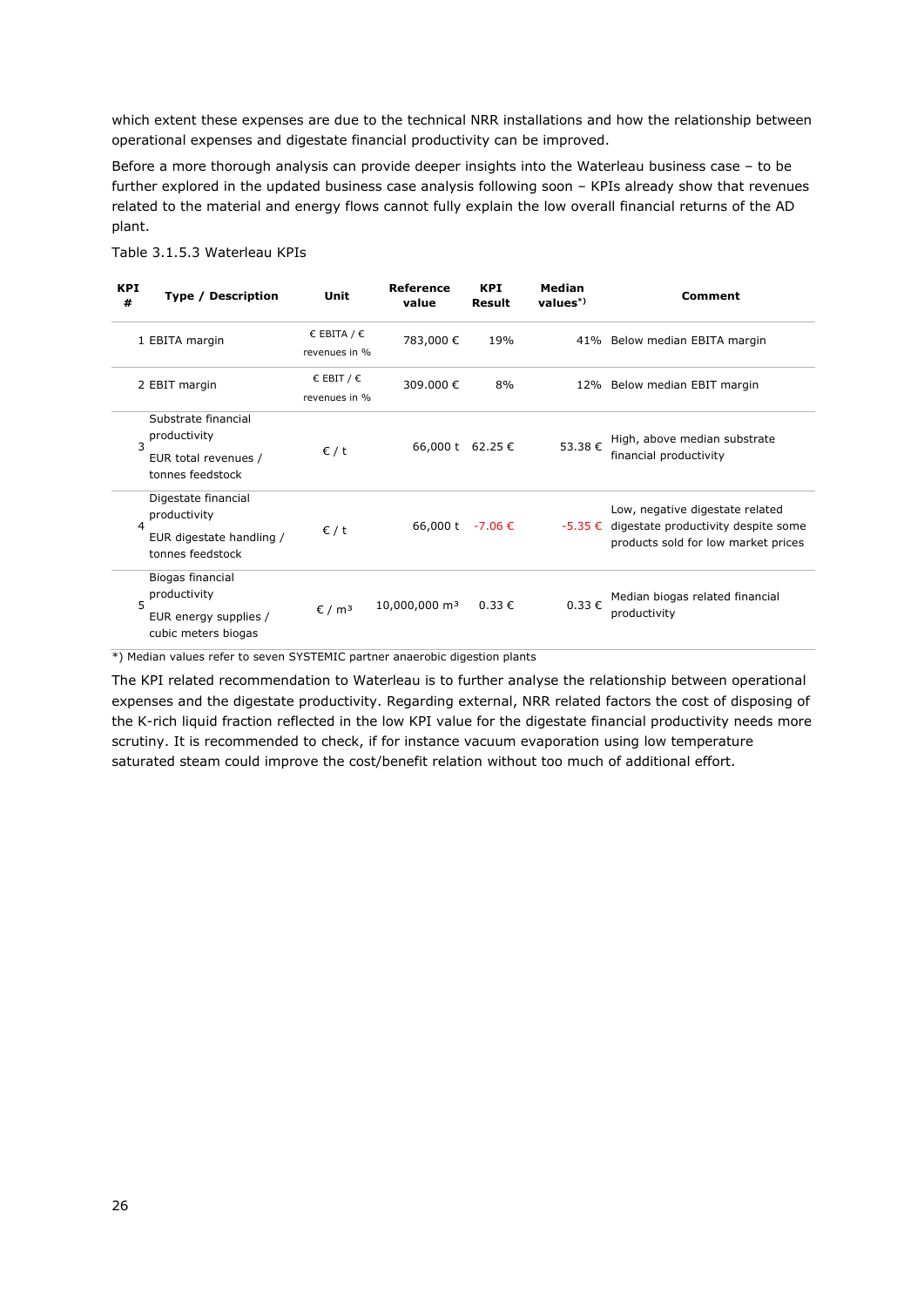### <span id="page-26-0"></span>3.2 Outreach Plants

#### <span id="page-26-1"></span>3.2.1 Fridays Ltd.

A mesophilic AD at Knoxbridge Farm, Frittenden, Cranbrook, Kent, United Kingdom, currently under construction with a total annual substrate treatment capacity of 60,000 t. Planned to process poultry litter and straw.

|  | Table 3.2.1.1 Rika Biofuels / Green Create W2V Plant characteristics |
|--|----------------------------------------------------------------------|
|--|----------------------------------------------------------------------|

| Date of commissioning                              | 2019                                                      |
|----------------------------------------------------|-----------------------------------------------------------|
| Annual substrate processing capacity / to process  | 60,000 t / 57,500 t (55 kt poultry litter / 2,5 kt straw) |
| IEC                                                | 1.8 MW                                                    |
| Installed biomethane capacity                      | $450 \; \text{m}^3$                                       |
| Digester volume                                    | $16,000 \text{ m}^3$                                      |
| Annual biogas output / biogas per t of feedstock   | 7.2 Mm <sup>3</sup> / 125 m <sup>3</sup> /t               |
| Annual electricity net-output (fed to the grid)    | 3,750 MWh (4,125 MWh <sub>heat</sub> )                    |
| Annual bio-methane output                          | $2.8$ Mm <sup>3</sup>                                     |
| Digester type                                      | Mesophilic mixed plug-flow digester (system DVO)          |
| Nutrient recovery & recycling (NRR) facilities     | N-stripper and reactor                                    |
|                                                    | Modified dissolved air flotation (DAF)                    |
|                                                    | Screw press for solid/liquid separation                   |
| <b>NRR Products</b>                                | Ammonium sulphate                                         |
|                                                    | Hygienised P-rich digestate                               |
| Framework conditions relevant to the business case | Moderate livestock density in the region                  |
|                                                    | Products can be used in the region                        |
|                                                    | Plug-flow digester                                        |
|                                                    |                                                           |

The KPIs are derived from the plant characteristics shown in table 3.2.1.1 above and the P&L summary is based on Friday's business plan calculation. Eventually Friday's main investor Green Create W2V refused publishing the details of its business plan. Consequently, the values are considered in the calculations of median indicators but are not published.

The Green Create W2V business case is outstanding in terms of EBIT margin, EBITA margin and overall financial substrate productivity which is remarkable due to its characteristic as a new and fully waste based business venture.

All KPIs except the digestate/product related performance are above median. However, the analysis is based on the business plan and the results need to be proven by the actual business results in 2021, when the plant will be operating at its design capacity.

Apart from focusing on implementing the digester and proving the already outstanding business plan, the strategic options could focus on productising and marketing the digestate based products – the idea of producing potting soils following the model of Magic Dirt potting soils seems to be promising.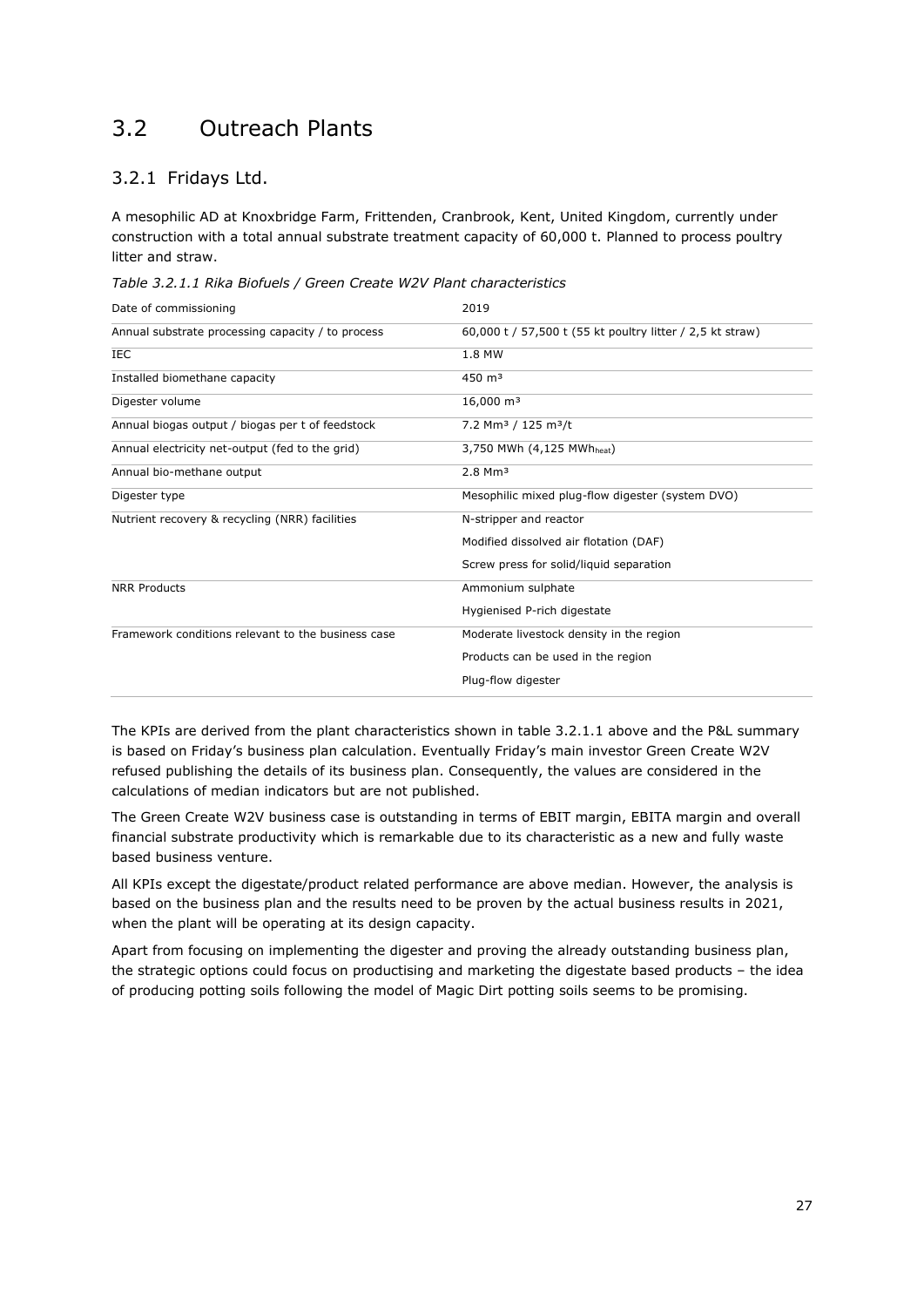#### <span id="page-27-0"></span>3.2.2 A-Farmers / Nurmon Bioenergia Ltd.

A mesophilic AD in Seinäjoki (80 km southeast of Vaasa), South Ostrobothnia, Finland currently under construction with a total annual substrate treatment capacity of 240,000 t. Planned to process manure, industry by-products and plant biomass.

*Table 3.2.2.1 A-Farmers / Nurmon Bioenergia Plant characteristics*

| Date of commissioning                              | 2021                                                                                         |
|----------------------------------------------------|----------------------------------------------------------------------------------------------|
| Annual substrate processing capacity / to process  | 240,000 t / 210,000 t (90 kt manure, 100 kt industry by<br>products and 20 kt plant biomass) |
| IEC                                                | None                                                                                         |
| Installed biomethane capacity                      | $\sim$ 20 t of bio-LNG/d                                                                     |
| Digester volume                                    | $\sim$ 20,000 m <sup>3</sup>                                                                 |
| Annual biogas output / biogas per t of feedstock   | 15 Mm <sup>3</sup> / 70 m <sup>3</sup> /t                                                    |
| Annual electricity net-output (fed to the grid)    | None                                                                                         |
| Annual bio-methane output                          | 9 Mm <sup>3</sup> (90,000 MWh) bio-LNG                                                       |
| Digester type                                      | <b>Mesophilic CSTR</b>                                                                       |
| Nutrient recovery & recycling (NRR) facilities     | Centrifuges for solid/liquid separation, N-stripper and<br>evaporator                        |
| <b>NRR Products</b>                                | Separated solid fraction of digestate, NPK- (or PK-<br>concentrate and ammonium sulphate)    |
| Framework conditions relevant to the business case | Moderate livestock density in the region                                                     |
|                                                    | All feedstock converted to bio-LNG as a transport fuel                                       |

The KPIs are derived from the plant characteristics shown in table 3.2.2.1 above and the business plan based P&L summary shown in table 3.2.1.2 below.

*Table 3.2.1.2 Nurmon Bioenergia P&L summary (2022, full operation) in EUR*

| A-Farmers / Nurmon Bioenergia                           | <b>Revenues</b> | <b>Expenses</b> | <b>Balance</b>             |
|---------------------------------------------------------|-----------------|-----------------|----------------------------|
| Substrates (biowaste, manure, energy crops)             | 1,010,000       | 652,400         | 357,600                    |
| Energy and Green Certificates                           | 8,100,000       | 1,372,080       | 6,727,920                  |
| Product sales / savings                                 |                 |                 | $\Omega$                   |
| Consumables (chemicals, spare parts)                    |                 | 1,035,326       | $-1,035,326$               |
| Digestate & NRR product handling (storage, application) |                 |                 | $\Omega$                   |
| Operations (personnel, overhead, maintenance, repair)   |                 | 1,575,000       | $-1,575,000$               |
| Amortisation (10 years)                                 |                 | 3,450,000       | $-3,450,000$               |
|                                                         | 9,110,000       | 8,084,806       | 1,025,194                  |
| <b>EBITA</b>                                            |                 | 4,475,194       | <b>EBITA Margin</b><br>49% |
| <b>EBIT</b>                                             |                 | 1,025,194       | <b>EBIT Margin</b><br>11%  |

The Nurmon Bioenergia business case is characterised by a very high EBITA margin and a medium low EBIT margin, the latter due to the very short amortisation period selected by the investors – no reason for concern. The business case is another example of a new, fully waste based business venture and it shows that conversion of agricultural and industrial waste flows to biogas/biomethane can be a very profitable business.

The high share of manure in the feedstock mix hampers the overall financial substrate productivity and the energy related performance of the substrate which is unavoidable. However, the feedstock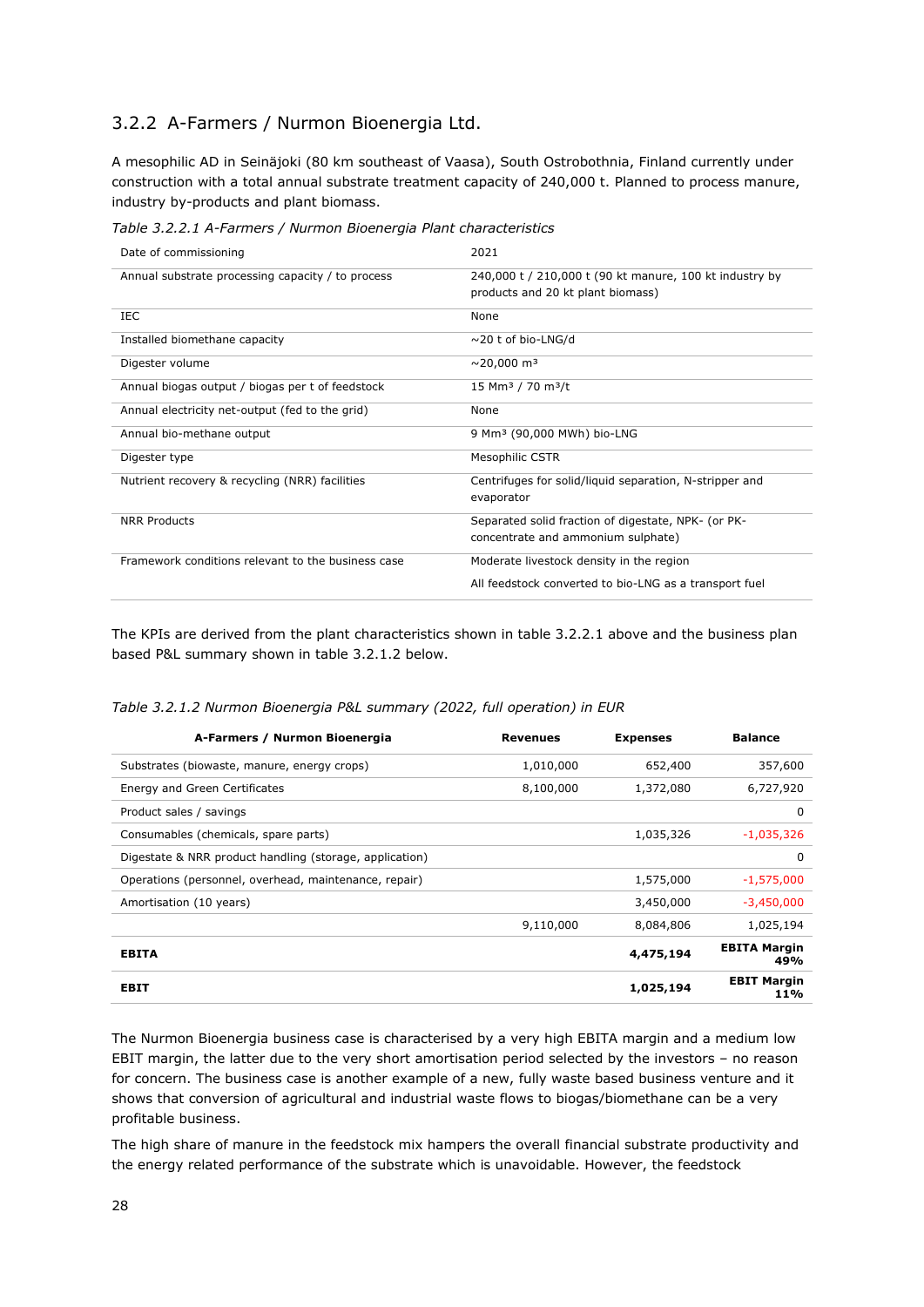contributes to the cash flow, even if the performance is below median and may have room for improvement.

The biogas related revenues are very high and prove that producing bio-LNG is a good choice. *Table 3.2.2.3 Nurmon Bioenergia KPIs*

| <b>KPI</b><br># | Type /<br><b>Description</b>                                                           | Unit                                          | <b>Reference</b><br>value | <b>KPI Result</b> | Median<br>values*) | <b>Comment</b>                                                        |
|-----------------|----------------------------------------------------------------------------------------|-----------------------------------------------|---------------------------|-------------------|--------------------|-----------------------------------------------------------------------|
|                 | 1 EBITA margin                                                                         | € EBITA / $∈$<br>revenues in %                | 4,475,194€                | 49%               | 41%                | Much above median EBITA<br>margin                                     |
|                 | 2 EBIT margin                                                                          | $\epsilon$ EBIT / $\epsilon$<br>revenues in % | 1,025,194€                | 11%               | 12%                | Slightly below median EBIT<br>margin                                  |
| 3               | Substrate financial<br>productivity<br>EUR total revenues<br>/ tonnes feedstock        | $\epsilon$ / t                                | 210,000 t                 | 43.38€            | 53.38€             | Medium low financial substrate<br>productivity                        |
| 4               | Digestate financial<br>productivity<br>EUR digestate<br>handling / tonnes<br>feedstock | $\epsilon$ / t                                | 210,000 t                 | $0.00 \in$        | $-5.35 \in$        | Neutral effluent related results<br>- benefits from use as fertiliser |
| 5               | Biogas financial<br>productivity<br>EUR energy supplies<br>/ cubic meters<br>biogas    | $\epsilon$ / m <sup>3</sup>                   | 15,000,000 m <sup>3</sup> | 0.45€             |                    | $0.33 \in$ Very high biogas productivity                              |

\*) Median values refer to seven SYSTEMIC partner anaerobic digestion plants

Like the business case of Green Create, Nurmon Bioenergia's results need to be confirmed in 2022 when the plant will operate at its design capacity. Consequently, the short-term goal will be on building and commissioning the plant and achieving the planned results that are very promising. The good news is that Nurmon Bioenergia (similar to Fridays) invest and operate under support schemes that have been adapted to be financially sustainable.

Like all plants, Nurmon Bioenergia could improve the digestate/product related KPI by productising and marketing some of the products produced by the NRR system.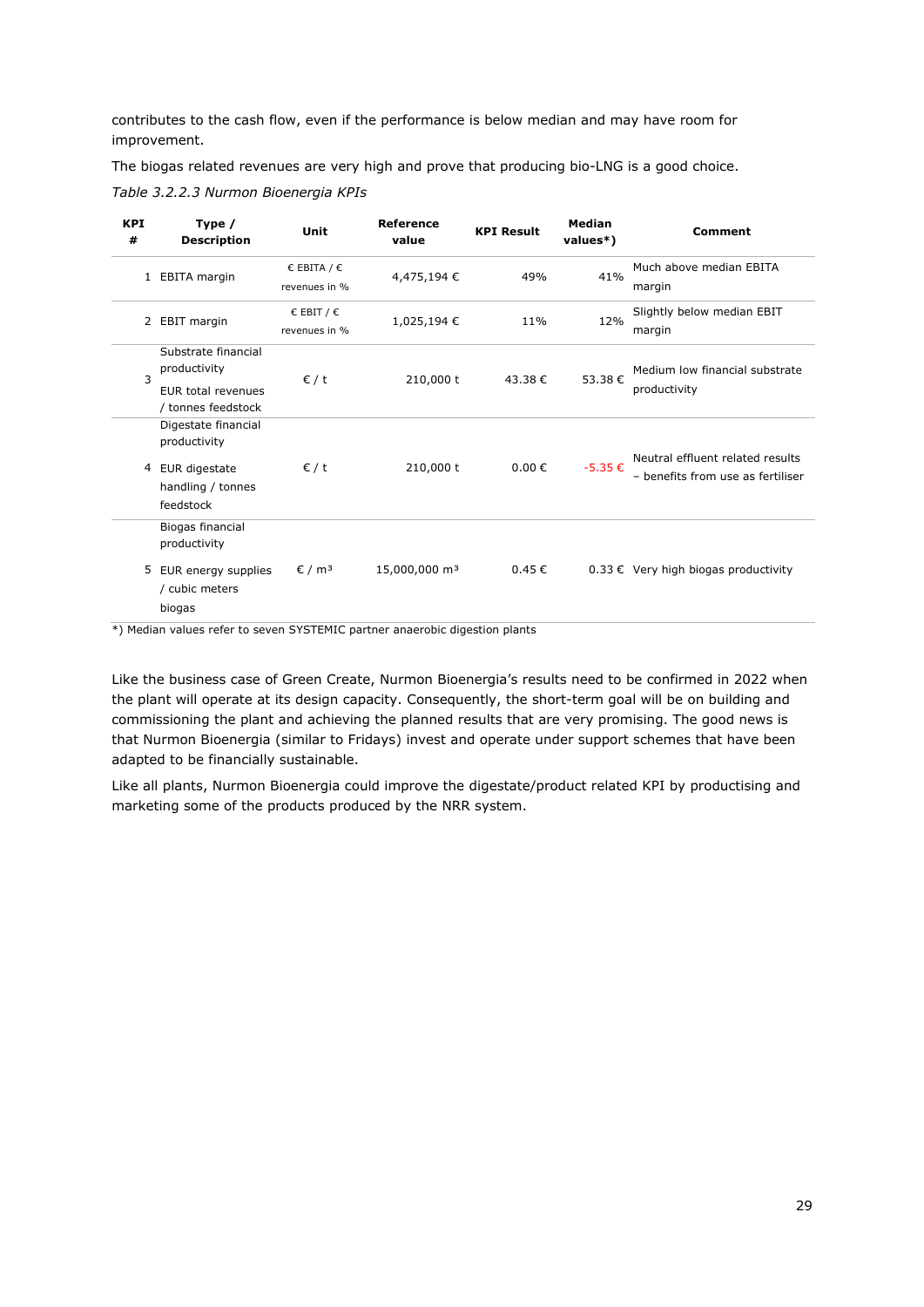## <span id="page-29-0"></span>4 KPI analysis and comparison of AD plants

The selected KPIs prove to be relevant indicators for measuring the financial productivity of the SYSTEMIC business cases. The comparison aims at serving owners and operators to identify the areas where their plants perform below or above median and where particular attention may be needed.

Table 4.1.1 below shows the comparative performance of SYSTEMIC business cases with EBITA margins from 19% to 49% and EBIT margins from -4% to 16%. Some EBIT margins are comparatively low due to owners/investors having chosen very short amortisation periods, but this just means higher profits in later operating periods. The outreach cases have yet to confirm that the forecast values will be achieved when operating at full scale in 2021 or 2022. Most business cases demonstrate solid margins – many large industry businesses would be happy if they achieved EBIT margins above 10%.

The substrate related financial productivity is comparatively high for all plants with values ranging from 34.52 to 80.37 € per tonne of substrate processed. For this KPI the best value is achieved by a plant in operation, processing a mix of energy crops and some organic waste including poultry litter. Its trade-off are high costs for the feedstock, the highest in the group not reflected in the KPIs. The table also shows that digestate handling has a cost in all but the two outreach cases (Acqua e Sole not published), albeit with a value close to zero for one operating plant. In this case, the low cost is achieved by saving and accounting for mineral fertilisers on own or leased cropland.

| Co             | <b>Name</b>                                | <b>Median</b><br>values | Acqua e<br>Sole | <b>AM-Power</b> | <b>BENAS</b> | Groot<br>Zevert | Waterleau   | <b>Nurmon</b><br><b>Bioenergia</b> |
|----------------|--------------------------------------------|-------------------------|-----------------|-----------------|--------------|-----------------|-------------|------------------------------------|
| $\mathbf{1}$   | <b>EBITA</b><br>margin                     | 41%                     | 41%             | 25%             | 36%          | 49%             | 19%         | 49%                                |
| $\overline{2}$ | EBIT margin                                | 12%                     | 16%             | 3%              | 13%          | 12%             | 8%          | 11%                                |
| 3              | Substrate<br>financial<br>productivity     | 53.38€                  | 67.26€          | 44.50€          | 80.37 €      | 34.52€          | 62.25€      | 43.38€                             |
| $\overline{4}$ | Digestate<br>financial<br>productivity     | $-5.35 \in$             | $-9.03 \in$     | $-7.25 \in$     | $-0.95 \in$  | $-3.63 \in$     | $-7.06 \in$ | $0.00 \in$                         |
| 5              | <b>Biogas</b><br>financial<br>productivity | $0.33 \in$              | $0.08 \in$      | $0.24 \in$      | $0.38 \in$   | $0.32 \in$      | $0.33 \in$  | $0.45 \in$                         |

*Table 4.1.1 KPIs for each SYSTEMIC partner and median KPI values*

Reviewing the KPIs, the conclusions of the business case analysis reported in Deliverable 2.2, can be confirmed. Most SYSTEMIC anaerobic digestion plants produce presentable financial results but the KPI related to digestate disposal and use of recycled products has much room for improvement. The related recommendations are laid out below the individual KPI analyses in the corresponding chapters of the report.

### <span id="page-29-1"></span>4.1 Comparison of Results with and without Nutrient Recovery and Recycling (NRR)

Comparing the KPIs of the two business cases that have operated the plant without NRR until 2017 and only installed effective NRR systems during the SYSTEMIC project it can clearly be seen – besides the positive effect of the newly installed systems - the benefit of KPIs. While some KPIs remain unchanged, KPIs for EBITA, EBIT, substrate related and particularly the digestate related financial productivity (due to reduced digestate handling costs) improve substantially after implementation of the NRR systems. From the high negative digestate related indicators operators could realise that this activity was causing the problem.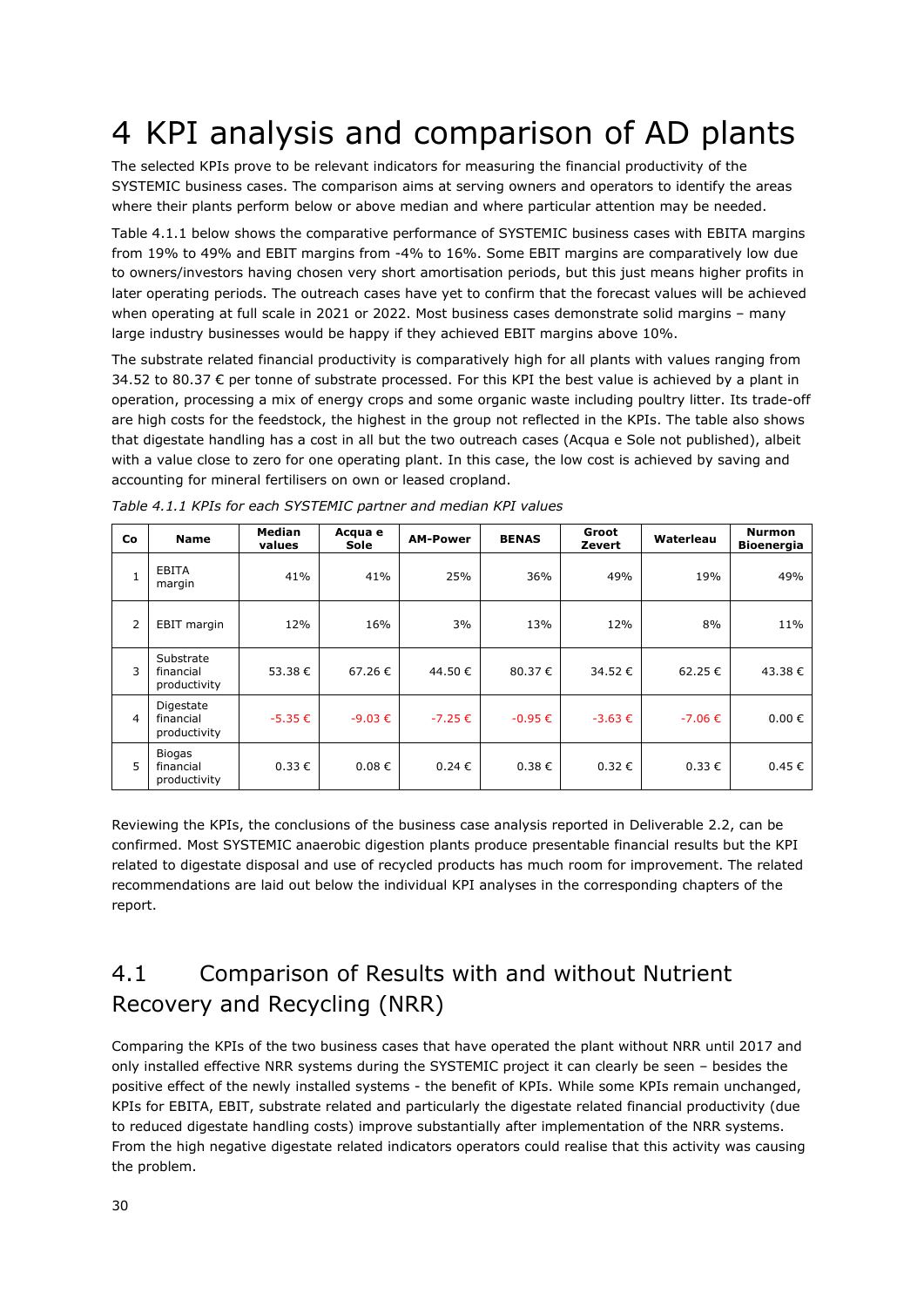Consequently, both partners have taken the right decision to tackle the high effluent handling and disposal costs by installing a new and effective NRR system. Both systems have been successfully commissioned and are now on their way to achieve the design performance.

| KPI# | <b>Name</b>                                                                      | <b>AM-Power</b> | <b>AM-Power</b><br>without NRR | <b>Groot Zevert</b> | <b>Groot Zevert</b><br>without NRR |
|------|----------------------------------------------------------------------------------|-----------------|--------------------------------|---------------------|------------------------------------|
| 1    | <b>EBITA</b> margin                                                              | 25 %            | $-2\% \in$                     | 49%                 | 25%                                |
| 2    | <b>EBIT</b> margin                                                               | $3\%$           | $-23%$ €                       | 12%                 | 3%                                 |
| 3    | Substrate financial productivity<br>EUR total revenues / tonnes<br>feedstock     | 44.50€          | 41.89€                         | 34.52€              | 34.40 €                            |
| 4    | Digestate financial productivity<br>EUR digestate handling / tonnes<br>feedstock | $-7.25 \in$     | $-17.04 \in$                   | $-3.63 \in$         | $-19.80€$                          |
| 5    | Biogas financial productivity<br>EUR energy supplies / cubic meters<br>biogas    | $0.24 \in$      | 0.24€                          | $0.32 \in$          | $0.32 \in$                         |

*Table 4.1.2 KPIs for SYSTEMIC partners AM-Power and Groot Zevert, with and without NRR*

Particularly AM-Power, one of two financially critical SYSTEMIC business cases, exhibits a turnaround from a negative overall business result to a modest positive one. Whereas the KPIs for substrate related financial productivity and for the energy related financial productivity remain largely unchanged, EBITA and EBIT margins significantly improve. Both cases show a substantial improvement for the digestate related metrics.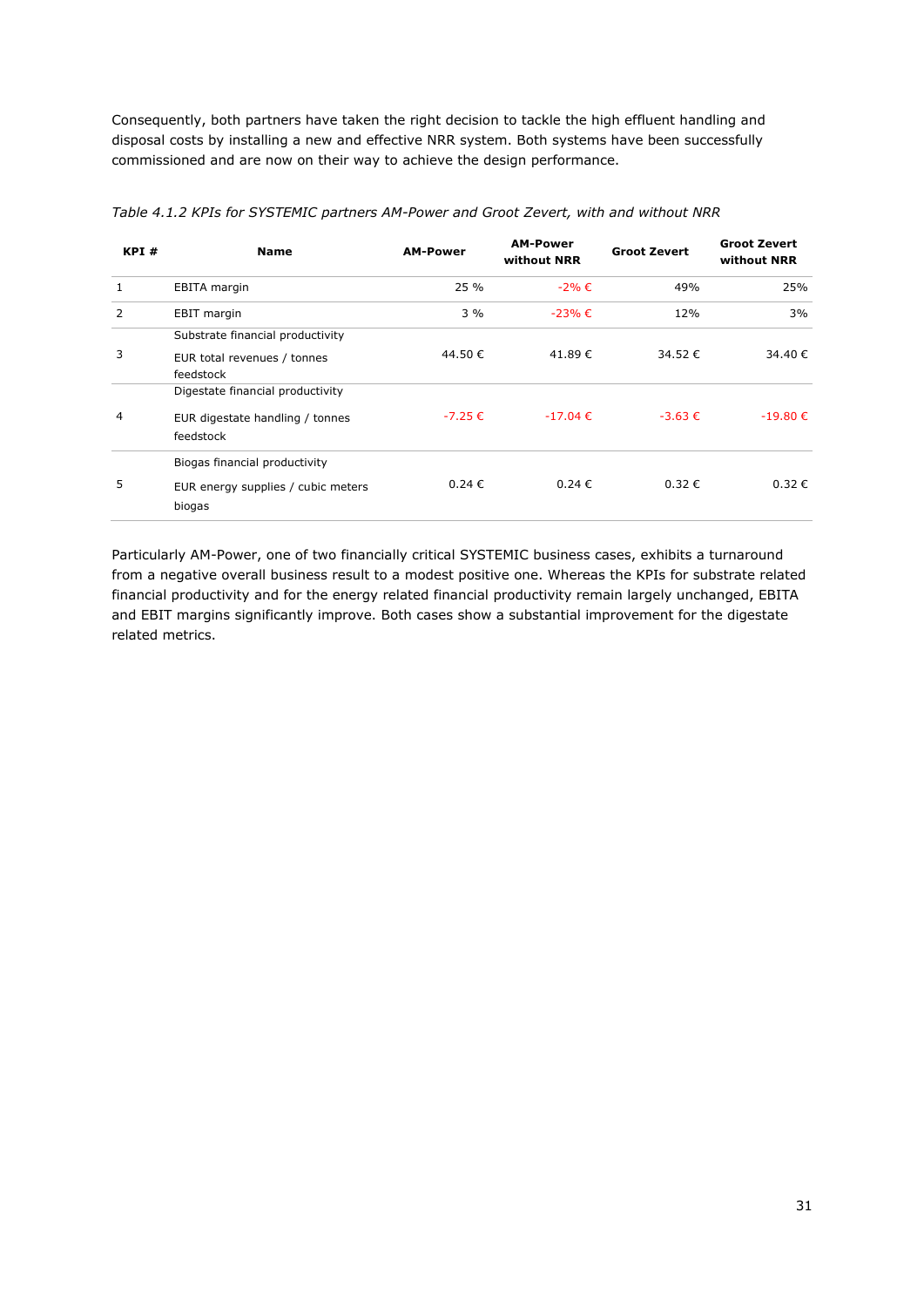# <span id="page-31-0"></span>5 KPI Development Conclusions

After an intensive screening of options for meaningful key performance indicators the decision was made to derive them from the main material flows of the anaerobic digestion business: feedstock for processing, energy converted from the feedstock and digestate or recovered materials produced. Whereas the function of EBITA and EBIT margins as KPIs is evident, other indicators, if intended to be practicable and meaningful, needed analyses of business cases and testing if their application produces additional insight in the strengths and weaknesses of the different AD businesses.

In contrast to the usual function of KPIs, measuring the achievement of targets, the development of KPIs that work for the identification of strategic options, objectives and simultaneously for controlling the achievements was required. In addition, and again in contrast to the usual approach, the task in SYSTEMIC is not only demonstrating profitable business cases but developing role models for anaerobic digestion businesses. Hence, typical KPIs such as the productivity of consumables and the productivity of employees are not helpful. These are valid indicators but certainly not key for the purpose of developing new business models and particularly not for developing products that are in demand in selected niche markets or in growing non-agricultural markets like gardening.

Applying the finally selected KPIs to the seven SYSTEMIC business cases has demonstrated that they are meaningful tools to measure the financial performance of the different activity sectors (cost centres) of digestion plants participating in SYSTEMIC. The five KPIs clearly highlight the well performing activity areas and the critical ones likewise.

Testing the KPIs has shown that their function is coherent with the non-KPI-based business case analysis performed in 2019. In addition, selected KPIs provide metrics for the performance difference between normal digestate handling and advanced NRR systems and point at the financially underdeveloped areas of the business. Some of the performance deficits are explainable and cannot be removed, for instance the low energy productivity of manure. Others may be tackled by corresponding strategies, like replacing power as an energy carrier when biomethane promises a higher financial productivity and a more modest need for support schemes.

However, deliberately limiting this work package to KPIs referring to material and energy flows, the full picture of certain weaknesses is not given. Nonetheless these weaknesses can be indirectly derived from the selected KPIs: if an AD business shows reasonably good metrics for the three material and energy flow related KPIs but low or even negative overall financial results, operators should look for potential weaknesses internally. Too short pay-back periods, too high maintenance, personnel, or overhead costs could prevent the business from producing better returns.

An important feature of this report is the calculation of five median KPIs for the seven participating plants. The mean value can be used as a benchmark for large AD plants and stakeholders far beyond the SYSTEMIC project can calculate their own KPIs and compare them to the mean values given in this report.

The good news is that operating an AD plant in regions of high livestock density with very limited use of digestate based fertilisers in the region or even country where the business is located does not mean that quite satisfying financial results cannot be achieved with an appropriate substrate mix, nutrient recovery and recycling and an effective support scheme.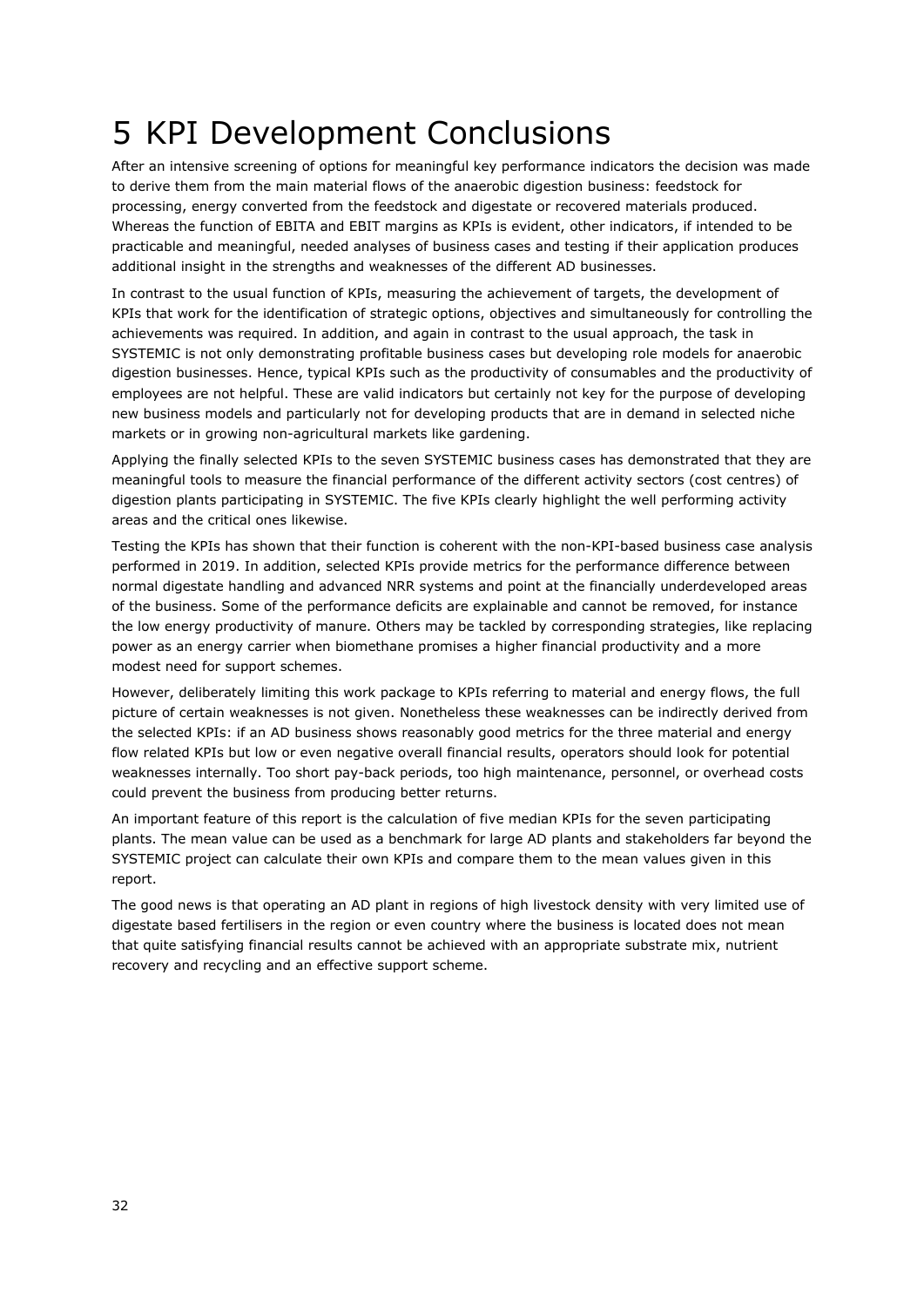## <span id="page-32-0"></span>6 References

- Boston Consulting Group. (2017). *Boston Consulting Group.* Retrieved from http://imagesrc.bcg.com/Images/BCG-The-Art-of-Performance-Management-Apr-2017\_tcm9-153882.pdf
- European Commission. (2017, 10. 20). *Clean Energy for all Europeans package*. Retrieved from Clean Energy for all Europeans package: https://ec.europa.eu/energy/en/topics/energy-strategy-andenergy-union/clean-energy-all-europeans
- European Commission. (2018, 03. 07). *Circular Economy*. Retrieved from http://ec.europa.eu/environment/circular-economy/index\_en.htm
- European Commission. (2018). *COMMUNICATION FROM THE COMMISSION TO THE EUROPEAN*  PARLIAMENT, THE EUROPEAN COUNCIL, THE COUNCIL, THE EUROPEAN ECONOMIC AND *SOCIAL COMMITTEE, THE COMMITTEE OF THE REGIONS AND THE EUROPEAN INVESTMENT BANK.* Brussels: European Commission, COM(2018) 773 final.
- European Commission. (2018). *IN-DEPTH ANALYSIS IN SUPPORT OF THE COMMISSION COMMUNICATION COM(2018) 773; A Clean Planet for all; A European long-term strategic vision for a prosperous, modern, competitive and climate neutral economy .* Brussels: European Commission.
- European Union, Parliament and Council. (2018, 12. 11). *EUR-Lex.* Retrieved from EUR-Lex, Directive 2018/2002/EU Energy Efficiency: https://eur-lex.europa.eu/legalcontent/EN/TXT/?uri=celex:32018L2002
- European Union, Parliament and Council. (2018. 12. 11). *EUR-Lex*. Von EUR-Lex Directive (EU) 2018/2001, Renewable Energy: https://eur-lex.europa.eu/legalcontent/EN/TXT/?uri=celex:32018L2001 abgerufen
- PriceWaterhouseCoopers. (2007). *Guide to key performance indicators - communicating the measures that matter.* London: PriceWaterhouseCoopers LLP.
- RES LEGAL EU. (2019, February 7). *LEGAL SOURCES ON RENEWABLE ENERGY*. Retrieved from http://www.res-legal.eu/search-by-country/italy/tools-list/c/italy/s/rest/t/promotion/sum/152/lpid/151/